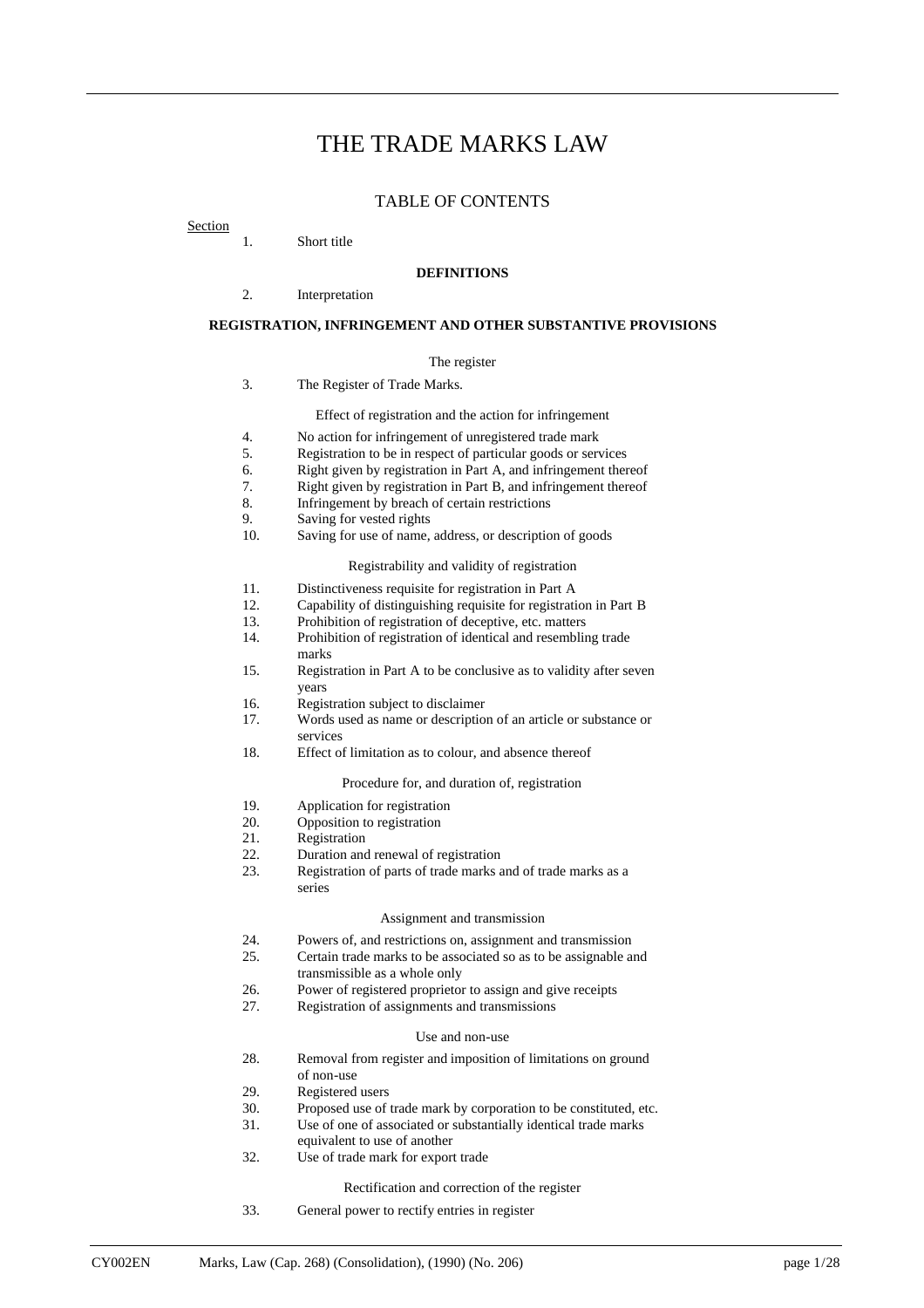- 34. Power to expunge or vary registration for breach of condition
- 35. Correction of register
- 36. Alteration of registered trade mark<br>37 Adaptation of entries in register to
- Adaptation of entries in register to amended or substituted
- classification of goods or services
- 37A Certifying trade marks First Schedule

### **GENERAL AND MISCELLANEOUS**

### Rules and fees

- 38. Power of the Council of Ministers to make Rules
- 39. Fees

#### Powers and duties of Registrar

- 40. Preliminary advice by Registrar as to distinctiveness
- 41. Hearing before exercise of Registrar's discretion
- 42. Power of Registrar to award costs
- 43. Annual reports by Registrar

#### Legal proceedings and recourses

- 44. Registration to be prima facie evidence by validity
- 45. Certificate of validity
- 46. Costs of Registrar in proceedings before Court, and payment of costs by Registrar
- 47. Trade usage, etc to be considered
- 48. Registrar's appearance in proceedings involving rectification
- 49. Procedure in cases of option to apply to court or to Registrar

#### Evidence

- 50. Mode of giving evidence<br>51. Evidence of entries in res
- Evidence of entries in register
- 52. Evidence of things done by Registrar

#### **Offences**

- 53. Falsification of entries in register
- 54. Fine for falsely representing a trade mark as registered

### Miscellaneous

- 55. Change of form of trade connection not to be deemed to cause deception
- 56. Jointly owned trade marks
- 57. Trusts and equities
- 58. Recognition of agents
- 59. Transitional provisions. Second Schedule
- 60. Savings

#### **FIRST SCHEDULE (In accordance with Section 37A)**

#### CERTIFYING TRADE MARKS

#### **SECOND SCHEDULE (In accordance with Section 59)**

ASSIGNMENTS AND TRANSMISSIONS (BEFORE APPOINTED DAY) WHICH GIVE EXCLUSIVE RIGHTS IN DIFFERENT PLACES IN CYPRUS

SAVING AS TO THE RETROSPECTIVITY OF PROVISIONS WHICH RELATE TO ASSIGNMENTS AND TRANSMISSIONS

ASSOCIATION OF TRADE MARKS WHICH CAN BE ASSIGNED OR TRANSMITTED AS A WHOLE ONLY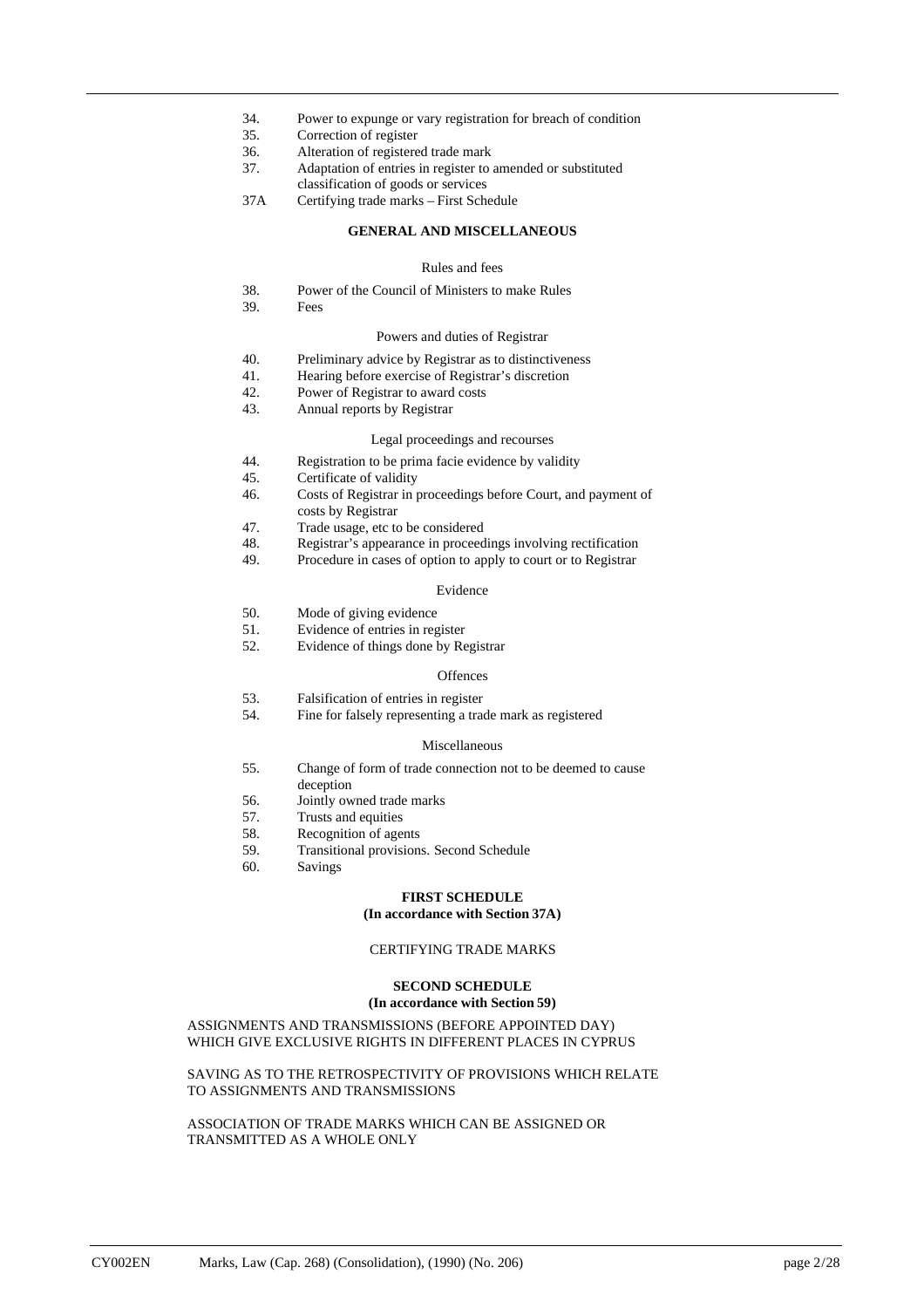### PREVIOUS USE OF TRADE MARK BY A PERSON WHO BECOMES REGISTERED USER AFTER AN APPLICATION WHICH IS SUBMITTED WITHIN ONE YEAR OF APPOINTED DAY

USE OF TRADE MARK FOR EXPORT TRADE BEFORE APPOINTED DAY

-------- \*\*\*\*\* -------

# **TRADE MARK LAW**

**Short Title** 

1. This Law may be cited as the Trade Marks Law.

# **DEFINITIONS**

### 2. Interpretation

(1) In this Law, unless the context otherwise requires, the following expressions have the meanings hereby assigned to them respectively, that is to say —

"the appointed day" means the date of the commencement of this Law,

"the assignment" means assignment by act of the parties concerned,

**.** 

"the Court" means the competent District Court except for the recourse under Article 146 of the Constitution which is exercised before the Supreme Court.

"limitations" means any limitations of the exclusive right to the use of a trade mark given by the registration of a person as proprietor thereof, including limitations of that right as to mode of use, as to use in relation to goods to be sold, or otherwise traded in, in any place within Cyprus or as to use in relation to goods to be exported to any market outside Cyprus,

"mark" includes a device, brand, heading, label, ticket, name signature, word, letter, numeral, or any combination thereof,

"permitted use" has the meaning assigned to it by subsection (1) of section 29,

"prescribed", means, in relation to proceedings before the Court, prescribed by Rules of Court, and, in other cases prescribed by this Law or any rules made thereunder,

"the register" means the register of trade marks kept under this Law,

"registered trade mark" means a trade mark that is actually on the register,

<sup>\*</sup> See the Table to the Courts of Justice (Amendment) Law 29/83.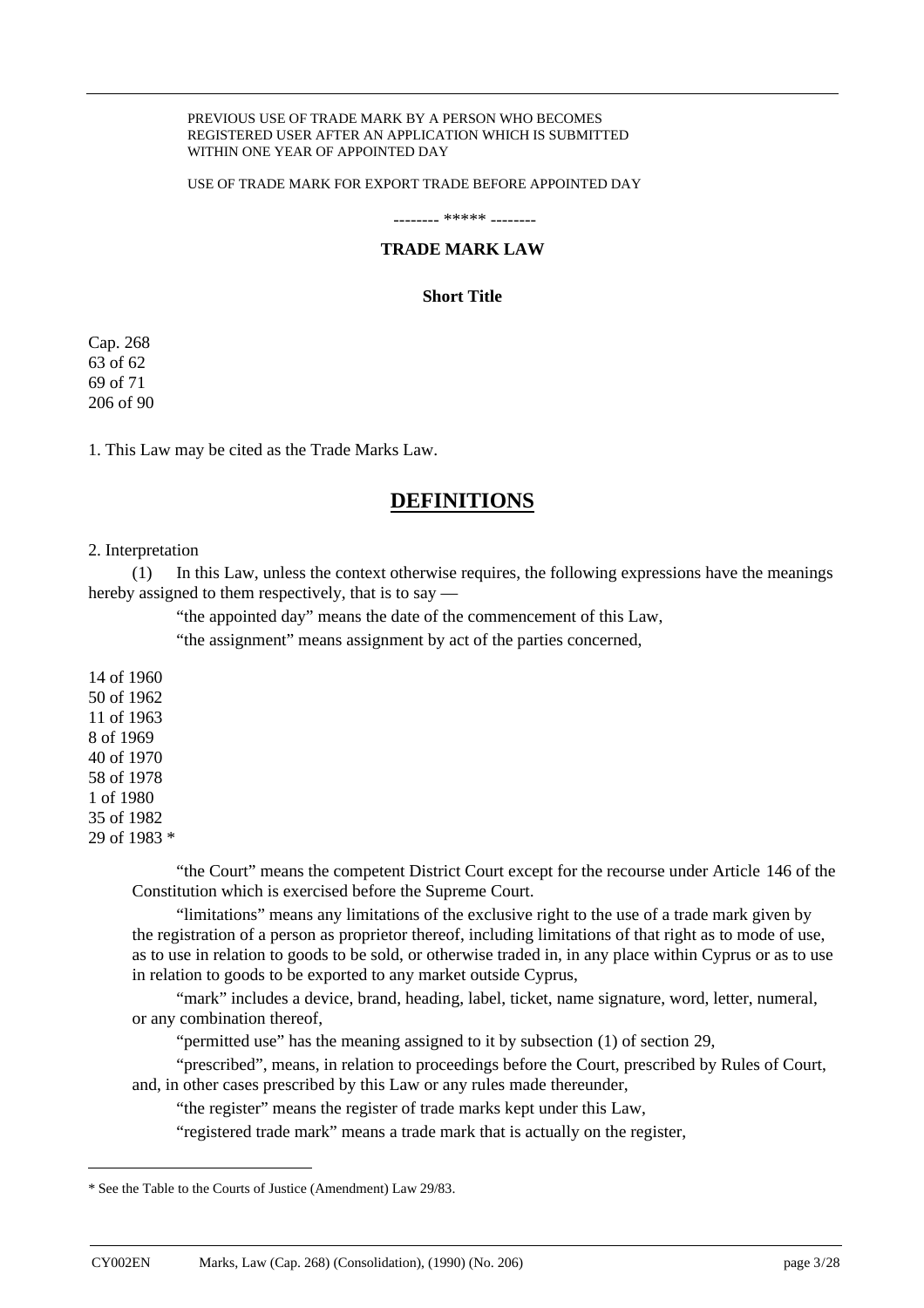"registered user" means a person who is for the time being registered as such under section 29, "the Registrar" means the Registrar and Official Receiver and includes any other person appointed by the Council of Ministers to exercise all or any of the powers and perform all or any of the duties of a Registrar,

"rules" means rules made by the Council of Ministers under section 37 or section 38,

## 2 of N.69/71 2(a) of N.206/90

"trade mark" means except as regards certifying trade mark, a mark used or proposed to be used in relation to goods or services for the purpose of indicating, or so as to indicate, a connection in the course of trade between the goods or services and some person having the right either as proprietors or as registered user to use the mark, whether with or without any indication of the identity of that person,

"transmission" means transmission by operation of law, devolution on the personal representative of a deceased person, and any other mode of transfer not being assignment.

## 2(b) of N.206/90

(2) References in this Law to the use of a mark shall be construed as references to the use of a printed or other visual representation of the mark, and references, therein to the use of a mark in relation to goods or services shall be construed as references to the use thereof upon, or in physical or other relation to, goods.

# **REGISTRATION, INFRINGEMENT AND OTHER SUBSTANTIVE PROVISIONS**

# **The Register**

3. The register of trade marks.

(1) These shall continue to be kept at the Office of the Registrar for the purposes of this Law the record called the register of trade marks, wherein shall be entered all registered trade marks with the names, addresses and descriptions of their proprietors, notifications of assignments and transmissions, the names, addresses and descriptions of all registered users, disclaimers, conditions, limitations, and such other matters relating to registered trade marks as may be described.

(2) The register shall continue to be divided into two parts called respectively Part A and Part B.

(3) The register shall at all convenient times be open to the inspection of the public, subject to such regulations as may be prescribed.

(4) The register shall be kept under the control and management of the Registrar.

4. Effect of registration and the action for infringement. No action for infringement of unregistered trade mark.

No person shall be entitled to institute any proceeding to prevent, or to recover damages for, the infringement of an unregistered trade mark, but nothing in this Law shall be deemed to affect rights of action against any person for passing off goods as the goods of another person or the remedies in respect thereof.

## 3 of N.206/90

5. Registration to be in respect of particular goods or services.

A trade mark must be registered in respect of particular goods or services or classes of goods or services, and any question arising as to the class within which any goods or services fall shall be determined by the Registrar, whose decision shall be final.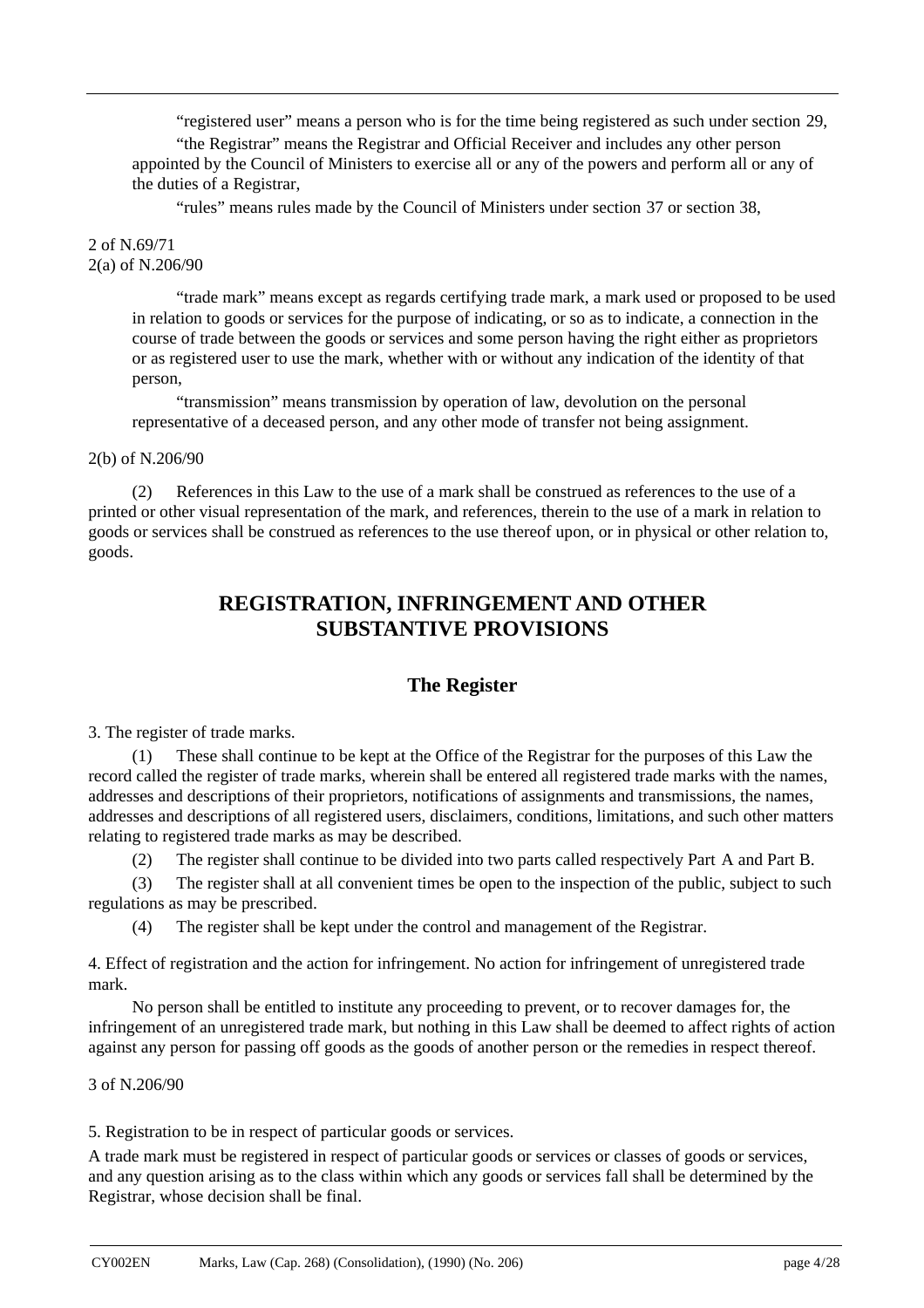### 4(a) of N.206/90

6. Right given by registration in Part A, and infringement thereof.

Subject to the provisions of this section, and of sections 9 and 10, the registration (whether before or after the commencement of this Law) of a person in Part A of the register as proprietor of a trade mark in respect of any goods or services shall if valid, give or be deemed to have given to that person the exclusive right to the use of the trade mark in relation to those goods or services and, without prejudice to the generality of the foregoing words that right shall be deemed to be infringed by any person who, not being the proprietor of the trade mark or a registered user thereof using by way of the permitted use, uses a mark identical with it or so nearly resembling it as to be likely to deceive or cause confusion in the course of trade, in relation to any goods or services in respect of which it is registered, and in such manner as to render the use of the mark likely to be taken either —

(a) as being use as a trade mark, or

(b) in a case in which the use is use upon the goods or in physical relation thereto or in an advertising circular or other advertisement issued to the public, as importing a reference to some person having the right either as proprietor or as registered user to use the trade mark or to goods with which such a person as aforesaid is connected in the course of trade.

## 4(b) of N.206/90

(2) The right to the use of a trade mark given by registration as aforesaid shall be subject to any conditions or limitations entered on the register, and shall not be deemed to be infringed by the use of any such mark as aforesaid in any mode, in relation to goods to be sold or otherwise traded in, in any place, in relation to goods to be exported to any market or in relation to services rendered to any place or in any other circumstances, to which, having regard to any such limitations, the registration does not extend.

(3) The right to the use of a trade mark given by registration as aforesaid shall not be deemed to be infringed by the use of any such mark as aforesaid by any person —

> (a) in relation to goods connected in the course of trade with the proprietor or a registered user of the trade mark if, as to those goods or a bulk of which they form part, the proprietor or the registered user conforming to the permitted use has applied the trade mark and has not subsequently removed or obliterated it, or has at any time expressly or impliedly consented to the use of the trade mark; or

(b) in relation to goods adapted to form part of, or to be accessory to, other goods in relation to which the trade mark has been used without infringement of the right given as aforesaid or might for the time being be so used, if the use of the mark is reasonably necessary in order to indicate that the goods are so adapted and neither the purpose nor the effect of the use of the mark is to indicate otherwise than in accordance with the fact a connection in the course of trade between any person and the goods.

(4) The use of a registered trade mark, being one of two or more registered trade marks that are identical or nearly resemble each other, in exercise of the right to the use of that trade mark given by registration as aforesaid, shall not be deemed to be an infringement of the right so given to the use of any other of those trade marks.

## 5 of N.206/90

7. Right given by registration in Part B and infringement thereof.

(1) Except as provided by subsection (2) of this section, the registration (whether before or after the commencement of this Law) of a person in Part B of the register as proprietor of a trade mark in respect of any goods or services shall, if valid give or be deemed to have given to that person the like right in relation to those goods or services as if the registration had been in Part A of the register, and the provisions of section 6 shall have effect in like manner in relation to a trade mark registered in Part B of the register as they have effect in relation to a trade mark registered in Part A of the register.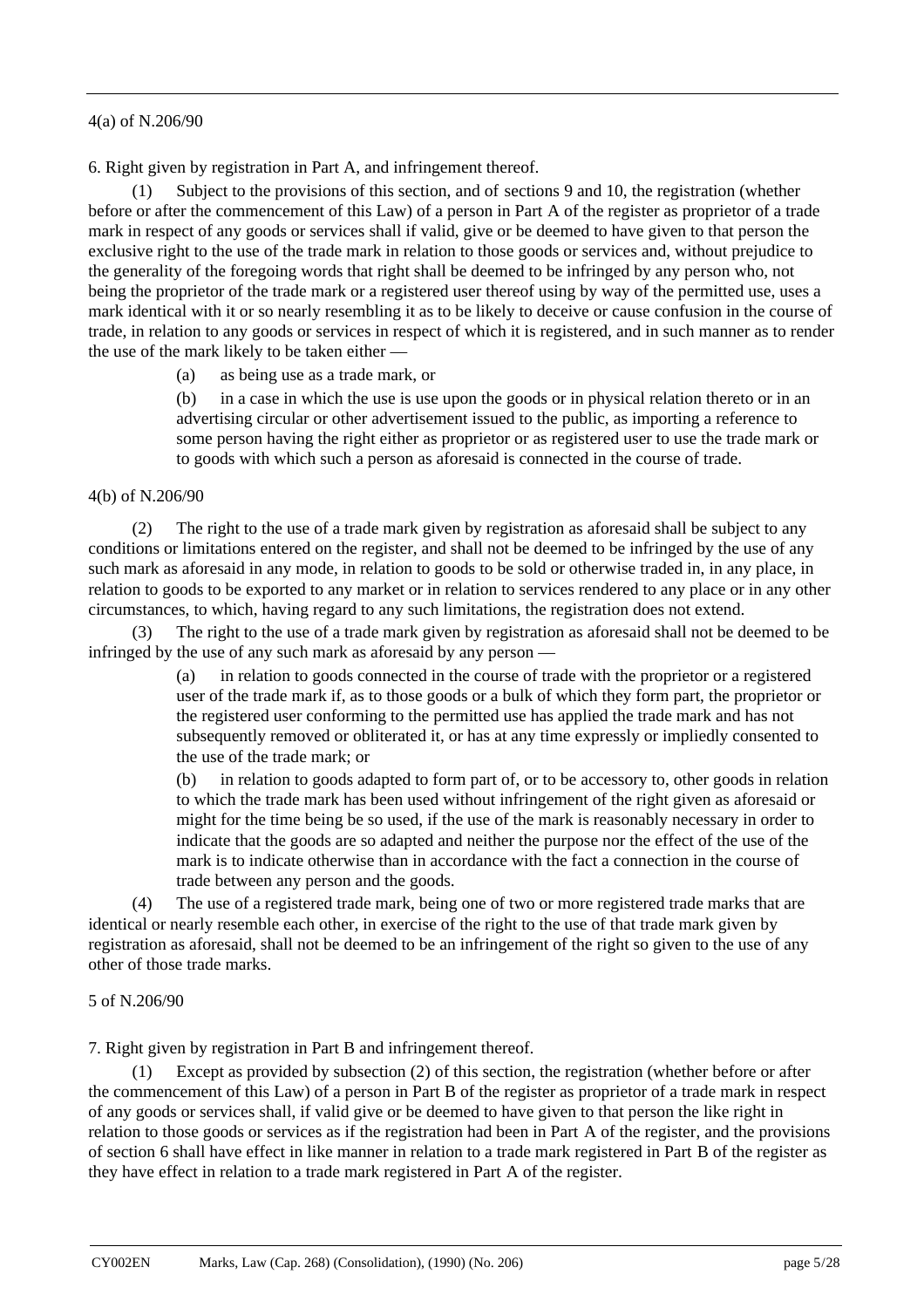(2) In any action for infringement of the right to the use of a trade mark given by registration as aforesaid in Part B of the register, otherwise than by an act that is deemed to be an infringement by virtue of section 8, no injunction or other relief shall be granted to the plaintiff if the defendant establishes to the satisfaction of the Court that the use of which the plaintiff complains is not likely to deceive or cause confusion or to be taken as indicating a connection in the course of trade between the goods or services either as proprietor or as registered user to use the trade mark.

8. Infringement by breach of certain restrictions.

(1) Where, by a contract in writing made with the proprietor or a registered user of a registered trade mark, a purchaser or owner of goods enters into an obligation to the effect that he will not do, in relation to the goods, an act to which this section applies, any person who, being the owner for the time being of the goods and having notice of the obligation, does that act, or authorizes it to be done, in relation to the goods, in the course of trade or with a view to any dealing there with in the course of trade, shall be deemed thereby to infringe the right to the use of the trade mark given by the registration thereof, unless that person became the owner of the goods by purchase for money or money's worth in good faith before receiving notice of the obligation or by virtue of a title derived through another who so became the owner thereof.

(2) The acts to which this section applies are —

(a) the application of the trade mark upon the goods after they have suffered alteration in any manner specified in the contract as respects their state or condition, get-up or packing,

(b) in a case in which the trade mark is upon the goods, the alteration, part removal or part obliteration thereof,

(c) in a case in which the trade mark is upon the goods, and there is also thereon other matter, being matter indicating a connection in the course of trade between the proprietor or registered user and the goods, the removal or obliteration, whether wholly or partly, of the trade mark unless that other matter is wholly removed or obliterated,

(d) in a case in which the trade mark is upon the goods, the application of any other trade mark to the goods;

(e) in a case in which the trade mark is upon the goods, the addition to the goods or any other matter in writing that is likely to injure the reputation of the trade mark.

(3) In this section references in relation to any goods to the proprietor, to a registered user, and to the registration, of a trade mark shall be construed, respectively, as references to the proprietor in whose name the trade mark is registered, to a registered user who is registered, and to the registration of the trade mark, in respect of those expression "upon" includes in relation to reference to physical relation thereto.

# 6 of N.206/90

9. Saving for vested rights.

Nothing in this Law shall entitle the proprietor or a registered user of a registered trade mark to interfere with or restrain the use by any person of a trade mark identical with or nearly resembling it in relation to goods or services in relation to which that person or a predecessor in title of his has continuously used that trade mark from a date anterior—

> (a) to the use of the first mentioned trade mark in relation to those goods or services by the proprietor or a predecessor in title of his; or

> (b) to the registration of the first mentioned trade mark in respect of those goods or services in the name of the proprietor or a predecessor in title of his,

whichever is the earlier, or to object (on such use being proved) to that person being put on the register for that identical or nearly resembling trade mark in respect of those goods or services under subsection (2) of section 14.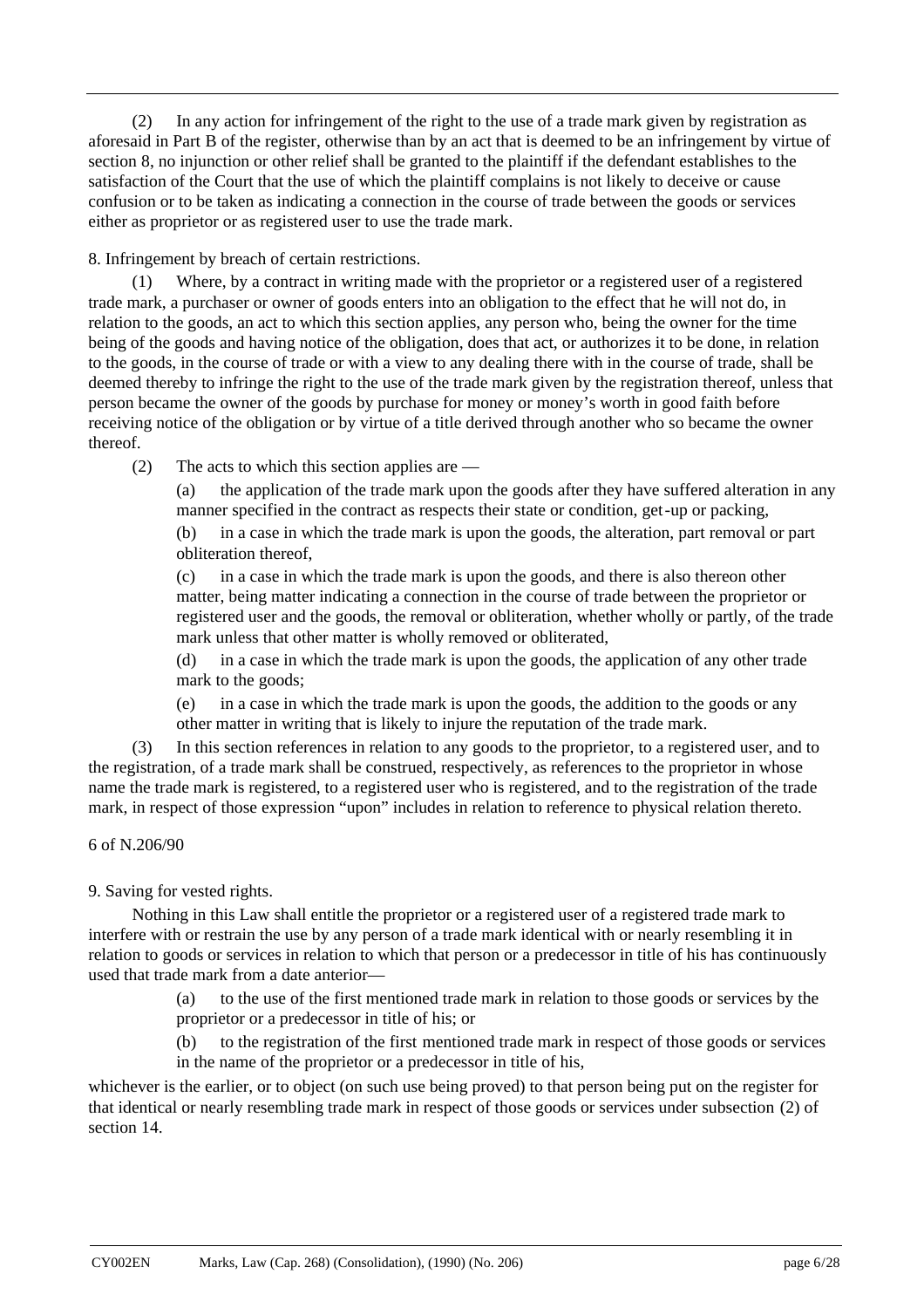## 7 of N.206/90

10. Saving for use of name, address, or description of goods or services. No registration of a trade mark shall interfere with —

> (a) any bona fide use by a person of his own name or of the name of his place of business, or of the name, or of the name of the place of business, or of any of his predecessors in business; or

> (b) the use by any person of any bona fide description of the character or quality of his goods or services, not being a description that would be likely to be taken as importing any such reference as is mentioned in paragraph (b) of subsection (1) of section 6.

## 2 of N.63/62

## 8 of N.206/90

11. Registrability and validity of registration. Distinctiveness requisite for registration in Part A.

(1) In order for a trade mark to be registrable in Part A of the register, it must contain or consist of at least one of the following essential particulars —

- (a) the name of a company, individual, or firm, represented in a special or particular manner;
- (b) the signature of the applicant for registration or some predecessor in his business;
- (c) an invented word or invented words;

(d) a word or words having no direct reference to the character or quality of the goods or services, and not being according to its ordinary signification a geographical name or a surname.

(e) any other distinctive mark, but a name, signature or word or words, other than such as fall within the descriptions in the foregoing paragraphs (a), (b), (c) and (d), shall not be registrable under the provisions of this paragraph except upon evidence of its distinctiveness.

(2) For the purposes of this section "distinctive" means adapted, in relation to the goods or services in respect of which a trade mark is registered or proposed to be registered, to distinguish goods or services with which the proprietor of the trade mark is or may be connected in the course of trade from goods or services in the case of which no such connection subsists, either generally or, where the trade mark is registered or proposed to be registered subject to limitations, in relation to use within the extent of the registration.

(3) In determining whether a trade mark is adapted to distinguish as aforesaid the Registrar may have regard to the extent to which -

(a) the trade mark is inherently adapted to distinguish as aforesaid; and

(b) by reason of the use of the trade mark or of any other circumstances, the trade mark is in fact adapted to distinguish as aforesaid.

2 of N.63/62

## 9 of N.206/90

12. Capability of distinguishing requisite for registration in Part B.

(1) In order for a trade mark to be registrable in Part B of the register it must be capable, in relation to the goods or services in respect of which it is registered or proposed to be registered, of distinguishing goods or services with which the proprietor of the trade mark is or may be connected in the course of trade from goods or services in the case of which no such connection subsists either generally or, where the trade mark is registered or proposed to be registered subject to limitations, in relation to use within the extent of the registration.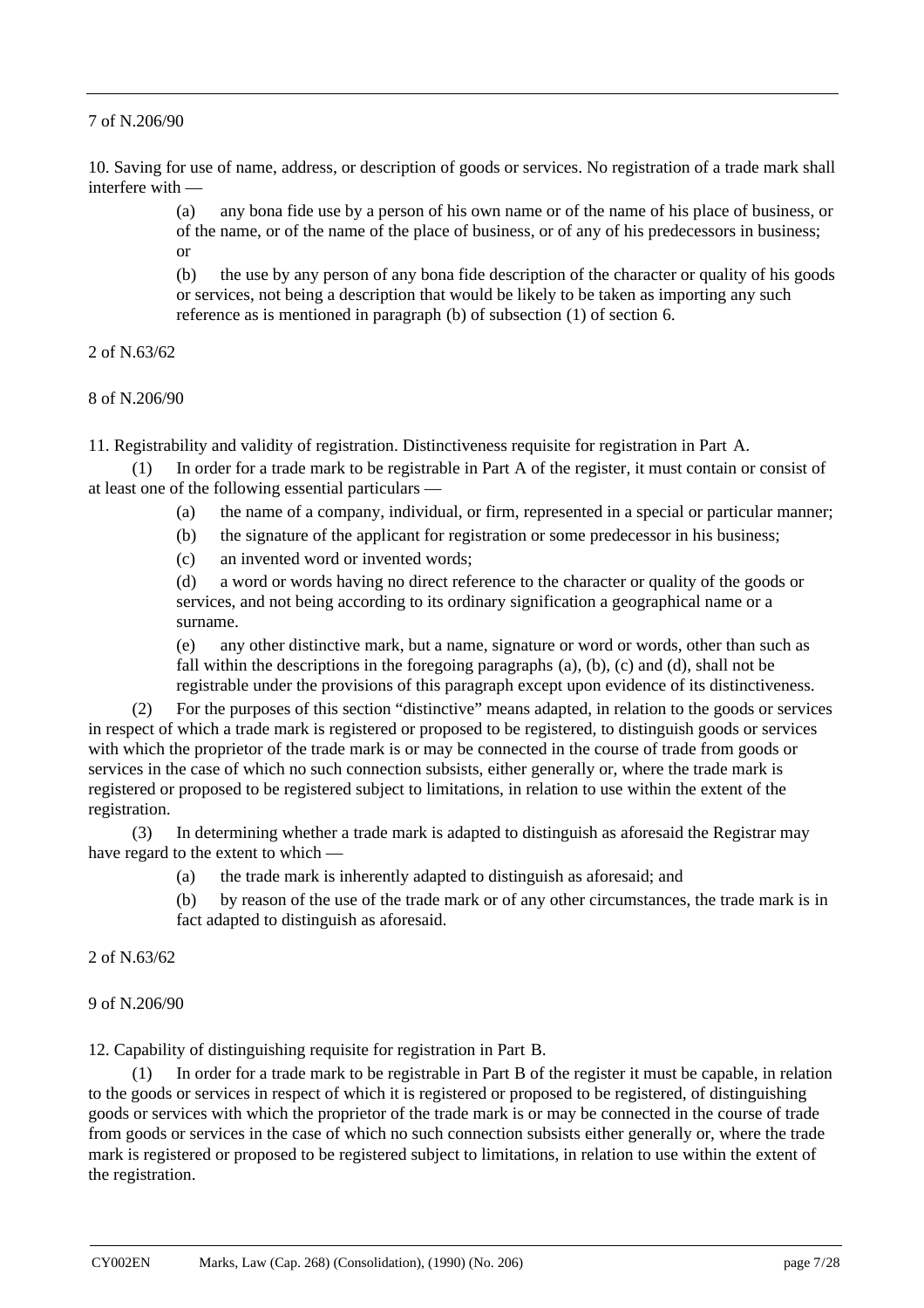(2) In determining whether a trade mark is capable of distinguishing as aforesaid the Registrar may have regard to the extent to which —

(a) the trade mark is inherently capable of distinguishing as aforesaid; and

(b) by reason of the use of the trade mark or of any other circumstances, the trade mark is in fact capable of distinguishing as aforesaid.

(3) A trade mark may be registered in Part B notwithstanding any registration in Part A in the name of the same proprietor of the same trade mark or any part or parts thereof.

13. Prohibition of registration of deceptive etc. matter. It shall not be lawful to register as a trade mark or part of a trade mark any matter the use of which would, by reason of its being likely to deceive or cause confusion or otherwise, be disentitled to protection in a court of justice, or would be contrary to law or morality, or any scandalous design.

## 10 of N.206/90

14. Prohibition of registration of identical and resembling trade marks.

(1) Subject to the provisions of subsection (3), no trade mark shall be registered in respect of any goods or description of goods or services which are closely related with these goods that is identical with a trade mark belonging to a different proprietor and already on the register in respect of the same goods or description of goods or services which are closely related with these goods, or that so nearly resembles such a trade mark as to be likely to deceive or cause confusion.

(2) Subject to the provisions of this law, a trade mark cannot be registered by any person in respect of any services if it is essentially identical or resembles in a way that may cause confusion a trade mark which is registered or for which an application for registration has been submitted by a different person in respect of the same services, services of the same description with those services or goods which are closely related with those services.

(3) In case of honest concurrent use, or of other special circumstances which in the opinion of the Court or the Registrar make it proper so to do, the Court or the Registrar may permit the registration of trade marks that are identical or nearly resemble each other in respect of the same goods or services or description of goods or services by more than one proprietor subject to such conditions and limitations, if any as the Court or the Registrar, as the case may be, may think it right to impose.

(4) Where separate applications are made by different persons to be registered as proprietors respectively of trade marks that are identical or nearly resemble each other, in respect of the same goods or services or description of goods or services, the Registrar may refuse to register any of them until their rights have been determined by the Court, or have been settled by agreement in a manner approved by him or, on recourse, by the Court.

15. Registration in Part A to be conclusive as to validity after seven years.

(1) In all legal proceedings relating to a trade mark registered in Part A of the register (including application under section 33) the original registration in Part A of the register of the trade mark shall, after the expiration of seven years from the date of that registration, be taken to be valid in all respects, unless —

- (a) that registration was obtained by fraud; or
- (b) the trade mark offends against the provisions of section 13.

(2) Nothing is subsection (1) of section 7 shall be construed as making applicable to a trade mark, as being a trade mark registered in Part B of the register, the foregoing provisions of this section relating to a trade mark registered in Part A of the register.

## 16. Registration subject to disclaimer.

If a trade mark —

(a) contains any part not separately registered by the proprietor as a trade mark; or

(b) contains matter common to the trade or otherwise of a non-distinctive character, the Registrar or the Court, in deciding whether the trade mark shall be entered or shall remain on the register, may require, as a condition of its being on the register —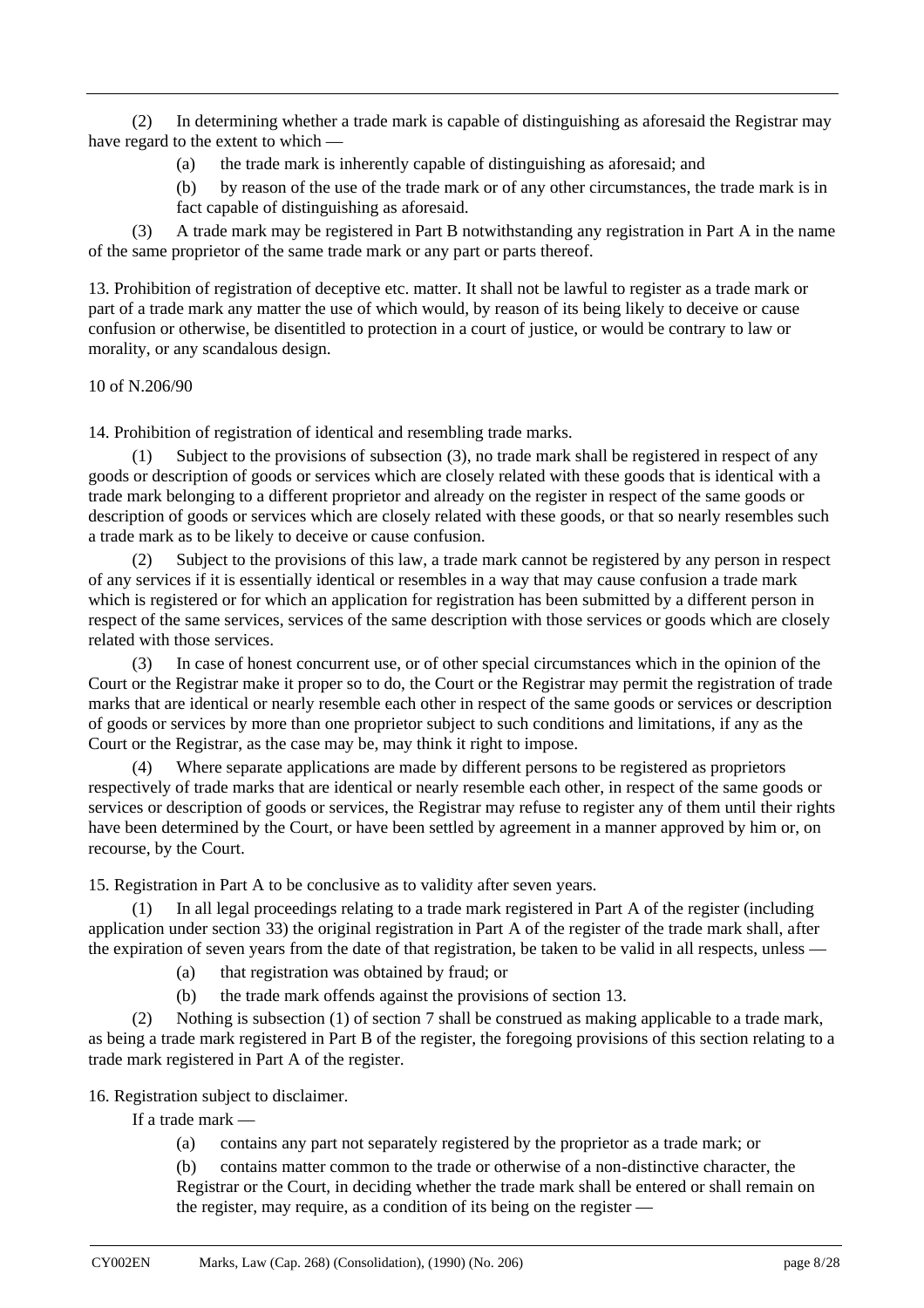(I) that the proprietor shall disclaim any right to the exclusive use of any part of the trade mark, or to the exclusive use of all or any portion of any such matter as aforesaid, to the exclusive use of which the Registrar or the Court hold him not to be entitled; or

(II) that the proprietor shall make such other disclaimer as the Registrar or the Court may consider necessary for the purpose of defining his rights under the registration:

Provided that no disclaimer on the register shall affect any rights of the proprietor of a trade mark except such as arise out of the registration of the trade mark in respect of which the disclaimer is made.

## 11 of N.206/90

17. Words used as name or description of an article or substance or services.

The registration of a trade mark shall not be deemed to have become invalid by reason only of any use, after the date of the registration, of a word or words which the trade mark contains, or of which it consists, as the name or description of an article or substance or services:

Provided that, if it is proved either —

(a) that there is a well-known and established use of the word or words as the name or description of the article or substance or services by a person or persons carrying on a trade therein, not being use in relation to goods or services connected in the course of trade with the proprietor or a registered user of the trade mark, or

(b) that the article or substance or services was formerly manufactured under a patent (being a patent in force on, or granted after, the 27th day of April, 1920) or services previously rendered under a procedure secured by patent, that a period of two years or more after the cesser of the patent has elapsed, and that the word or words is or are the only practicable name or description of the article or substance or services, the provisions of the next succeeding subsection shall have effect.

(2) Where the facts mentioned in paragraph (a) or (b) of the proviso to subsection (1) are proved with respect to any word or words, then  $-$ 

> (a) if the trade mark consists solely of that word or those words, the registration of the trade mark, so far as regards registration in respect of the article or substance or services in question or of any goods of the same description or of any services of the same description, shall be deemed for the purposes of section 33 to be an entry wrongly remaining on the register;

> (b) If the trade mark contains that word or those words and other matter, the Court or the Registrar, in deciding whether the trade mark shall remain on the register, so far as regards registration in respect of the article or substance or services in question and of any goods of the same description or any services of the same description, may in case of a decision in favour of its remaining on the register require as a condition thereof that the proprietor shall disclaim any right to the exclusive use in relation to that article or substance or services and any goods of the same description or any services of the same description of that word or those words, so, however, that no disclaimer on the register shall affect any rights of the proprietor of a trade mark except such as arise out of the registration of the trade mark in respect of which the disclaimer is made; and

(c) for the purposes of any other legal proceedings relating to the trade mark —

(I) if the trade mark consists solely of that word or those words, all rights of the proprietor, by registration or otherwise, to the exclusive use of the trade mark in relation to the article or substance or services in question or to any goods of the same description or any services of the same description; or

(II) if the trade mark contains that word or those words and other matter, all such rights of the proprietor to the exclusive use of that word or those words in such relation as aforesaid, shall be deemed to have ceased on the date at which the use mentioned in paragraph (a) of the proviso to the foregoing subsection first became well known and established, or at the expiration of the period of two years mentioned in paragraph (b) of that proviso.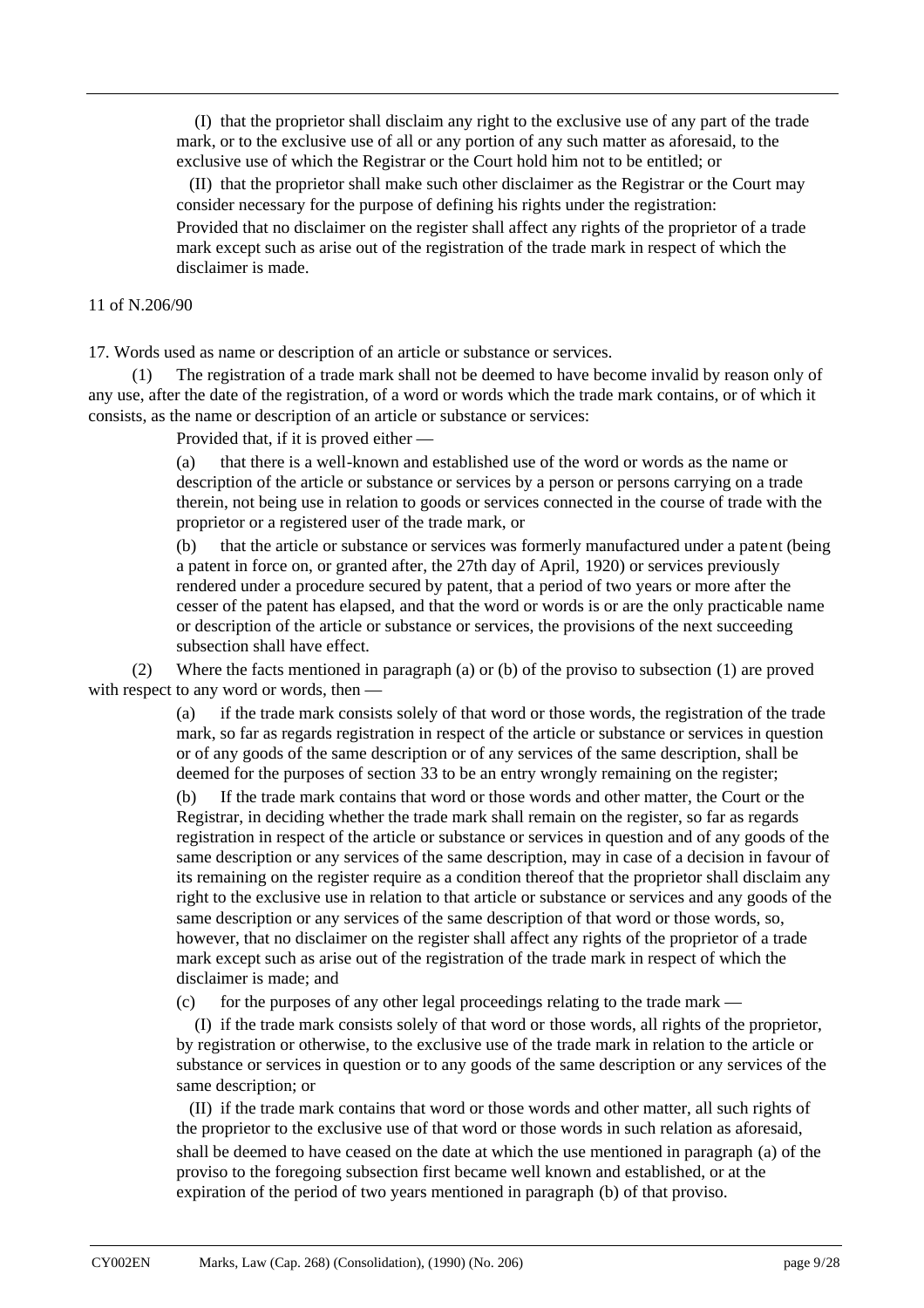(3) No word which is the commonly used and accepted name of any single chemical element or single chemical compound, as distinguished from a mixture, shall be registered as a trade mark in respect of a chemical substance or preparation, and any such registration in force at the commencement of this Law or thereafter shall, notwithstanding anything in section 15, be deemed for the purposes of section 33 to be an entry made in the register without sufficient cause, or an entry wrongly remaining on the register, as the circumstances may require:

Provided that the foregoing provisions of this subsection shall not have effect in relation to a word which is used to denote only a brand or make of the element or compound as made by the proprietor or a registered user of the trade mark, as distinguished from the element or compound as made by others, and in association with a suitable name or description open to the public use.

18. Effect of limitation as to colour, and of absence thereof.

A trade mark may be limited in whole or in part to one or more specified colours, and in any such case the fact that it is so limited shall be taken into consideration by the Registrar or the Court, as the case may be, having to decide on the distinctive character of the trade mark.

If and so far as a trade mark is registered without limitation of colour, it shall be deemed to be registered for all colours.

Procedure of, and duration of, registration.

19. Application for registration.

(1) Any person claiming to be the proprietor of a trade mark used or proposed to be used by him who is desirous of registering it must apply in writing to the Registrar in the prescribed manner for registration either in Part A or in Part B of the register.

(2) Subject to the provisions of this Law, the Registrar may refuse the application, or may accept it absolutely or subject to such amendments, modifications, conditions or limitations, if any, as he may thing right.

(3) In the case of an application for registration of a trade mark in Part A of the register, the Registrar may, if the applicant is willing, instead of refusing the application, treat it as an application for registration in Part B and deal with the application accordingly.

(4) In the case of a refusal or conditional acceptance, the Registrar shall, if required by the applicant, state in writing the grounds of his decision and the materials used by him in arriving thereat, and the decision shall be subject to recourse to the Court.

(5) A recourse under this section shall be made in the prescribed manner, and on the recourse the Court shall, if required, hear the applicant and the Registrar, and shall make an order determining whether, and subject to what amendments, modifications, conditions or limitations, if any, the application is to be accepted.

(6) Recourses under this section shall be heard on the materials stated as aforesaid by the Registrar, and no further grounds of objection to the acceptance of the application shall be allowed to be taken by the Registrar, other than those so stated as aforesaid by him, except by leave of the Court hearing the appeal. Where any further grounds of objection are taken, the applicant shall be entitled to withdraw his application without payment of costs on giving notice as prescribed.

(7) The Registrar or the Court, as the case may be, may at any time, whether before or after acceptance, correct any error in or in connection with the application, or may permit the applicant to amend his application upon terms as the Registrar or the Court, as the case may think fit.

20. Opposition to registration.

(1) When an application for registration of a trade mark has been accepted, whether absolutely or subject to conditions or limitations, the Registrar shall, as soon may be after acceptance, cause the application as accepted to be advertised in the prescribed manner, and the advertisement shall set forth all conditions and limitations subject to which the application has been accepted:

Provided that the Registrar may cause an application to be advertised before acceptance if it is made under paragraph (e) of subsection (1) of section 11, or in another case where it appears to him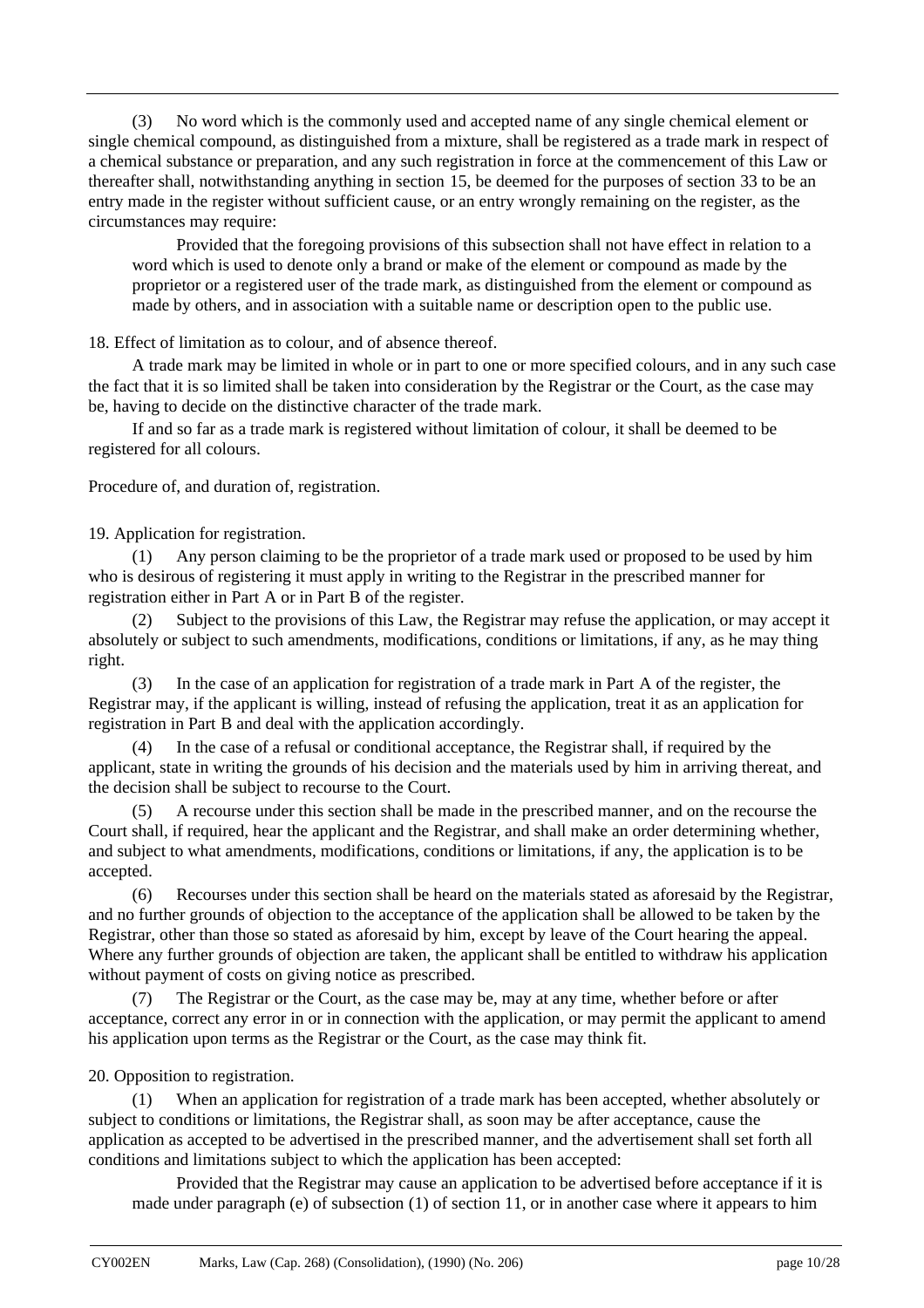that it is expedient by reason of any exceptional circumstances so to do, and where an application has been so advertised the Registrar may, if he thinks fit, advertise it again when it has been accepted but shall not be bound so to do.

(2) Any person may, within the prescribed time from the date of the advertisement of an application, give notice to the Registrar of opposition to the registration.

(3) The notice shall be given in writing in the prescribed manner, and shall include a statement of the grounds of opposition.

(4) The Registrar shall send a copy of the notice to the applicant, and within the prescribed time after receipt thereof the applicant shall send to the Registrar, in the prescribed manner, a counter -statement of the ground on which he relies for his application, and, if he does not do so, he shall be deemed to have abandoned his application.

(5) If the applicant sends such a counter-statement as aforesaid, the Registrar shall furnish a copy thereof to the persons giving notice of opposition, and shall, after hearing the parties, if so required, and considering the evidence, decide whether, and subject to what conditions or limitations if any, registration is to be permitted.

(6) The decision of the Registrar shall be subject to recourse to the Court.

(7) A recourse under this section shall be made in the prescribed manner, and on the recourse the Court shall, if required, hear the parties and the Registrar, and shall make an order determining whether, and subject to what conditions or limitations, if any, registration is to be permitted.

(8) On the hearing of a recourse under this section any party may, either in the manner prescribed or by special leave of the Court, bring forward further material for the consideration of the Court.

(9) On a recourse under this section no further grounds of objection to the registration of a trade mark shall be allowed to be taken by the opponent or the Registrar, other than those so stated as aforesaid by the opponent, except by leave of the Court. Where any further grounds of objection are taken, the applicant shall be entitled to withdraw his application without payment of the costs of the opponent on giving notice as prescribed.

(10) On a recourse under this section the Court may, after hearing the Registrar, permit the trade mark proposed to be registered to be modified in any manner not substantially affecting the identity thereof, but in any such case the trade mark as so modified shall be advertised in the prescribed manner before being registered.

(11) If a person giving notice of opposition or an applicant sending a counter-statement after receipt of a copy of such a notice, or an applicant in a recourse, neither resides nor carries on business in Cyprus, the Registrar or the Court, as the case may be, may require him to give security for costs of the proceedings before them relative to the opposition or to the recourse as the case may be, and in default of such security being duly given may treat the opposition or application, or the appeal, as the case may be as abandoned.

# 21. Registration.

(1) When an application for registration of a trade mark in Part A or in Part B of the register has been accepted, and either —

- (a) the application has not been opposed and the time for notice of opposition has expired; or
- (b) the application has been opposed and the registration has been decided in favour of the applicant,

the Registrar shall, unless the application has been accepted in error or unless the court otherwise directs, register the trade mark in Part A or Part B, as the case may be, and the trade mark, when registered, shall be registered as of the date of the application for registration, and that date shall be deemed for the purposes of this Law to be the date of registration.

(2) On the registration of a trade mark the Registrar shall under his hand and seal issue to the applicant a certificate in the prescribed form of the registration thereof.

Where registration of a trade mark is not completed within twelve months from the date of the application by reason of default on the part of the applicant the Registrar may, after giving notice of the non-completion to the applicant in writing in the prescribed manner, treat the application as abandoned unless it is completed within the time specified in that behalf in the notice.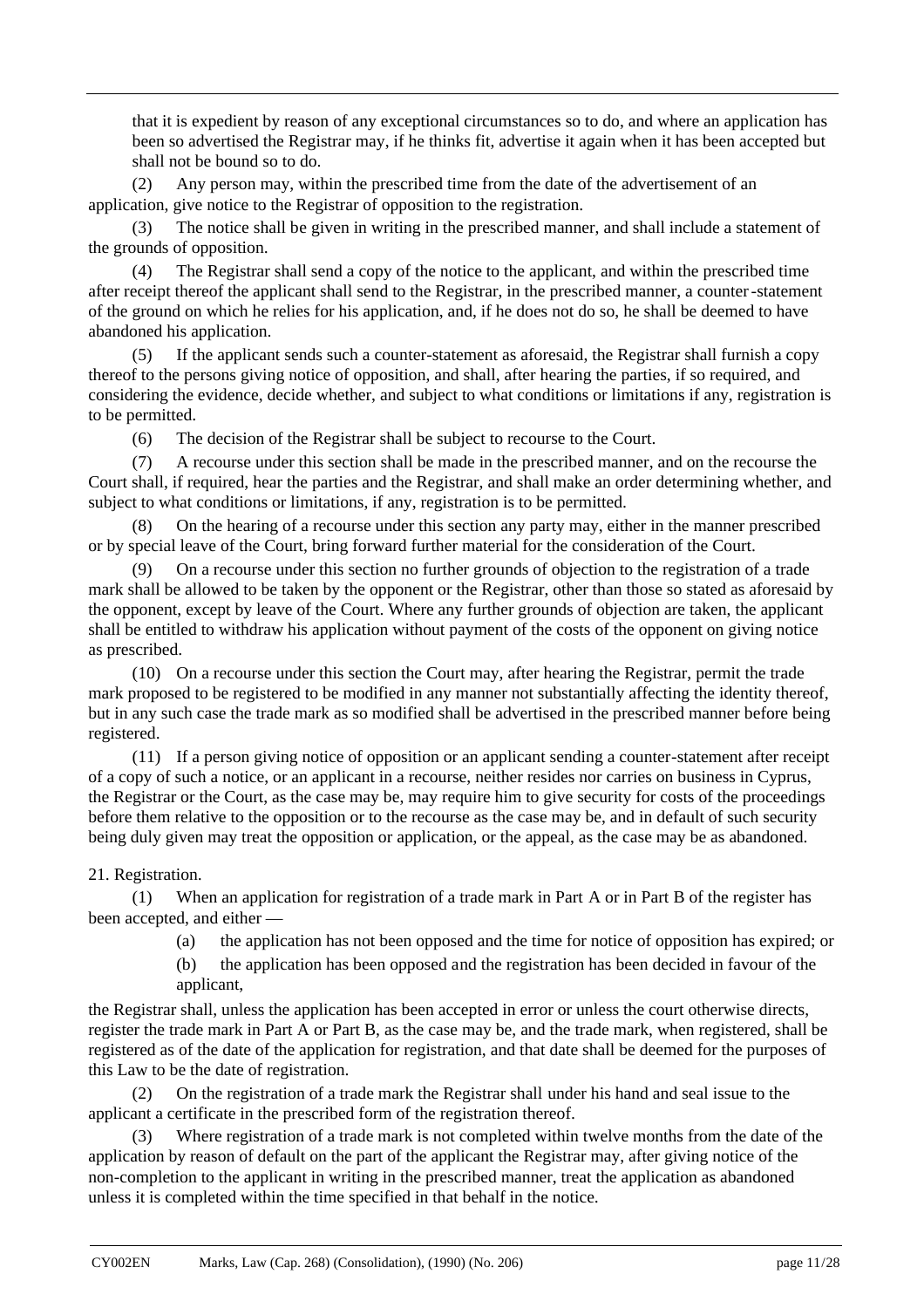22. Duration and renewal of registration

(1) The registration of a trade mark shall be for a period of seven years, but may be renewed from time to time in accordance with the provisions of this section:

Provided that, in relation to a registration as of a date before the appointed day, this subsection shall have effect with he substitution of a period of fourteen years for the said period of seven years.

(2) The Registrar shall, on application made by the registered proprietor of a trade mark in the prescribed manner and within the prescribed period, renew the registration of the trade mark for a period of fourteen years from the date of expiration of the original registration or of the last renewal of registration, as the case may be, which date is in this section referred to as "the expiration of the last registration."

(3) At the prescribed time before the expiration of the last registration of a trade mark, the Registrar shall send notice in the prescribed manner to the registered proprietor of the date of expiration and the conditions as to payment of fees and otherwise upon which a renewal of registration may be obtained, and, if at the expiration of the time prescribed in that behalf those conditions have not been duly complied with, the Registrar may remove the trade mark from the register, subject to such conditions, if any, as to its restoration to the register as may be prescribed.

(4) Where a trade mark has been removed from the register for non-payment of the fee for renewal, it shall, nevertheless, for the purpose of any application for the registration of a trade mark during one year next after the date of the removal, be deemed to be a trade mark that is already on the register:

Provided that the foregoing provisions of this subsection shall not have effect where the Registrar is satisfied either—

- (a) that there has been no bona fide trade use of the trade mark that has been removed during the two years immediately preceding its removal; or
- (b) that no deception or confusion would be likely to arise from the use of the trade mark that is the subject of the application for registration by reason of any previous use of the trade mark that has been removed.

12 of N.206/90

23. Registration of parts of trade marks and of trade marks as a series.

(1) Where the proprietor of a trade mark claims to be entitled to the exclusive use of any part thereof separately he may apply to register the whole and any such part as separate trade marks.

Each such separate trade mark must satisfy all the conditions of an independent trade mark and shall, subject to the provisions of subsection (3) of section 25 and subsection (2) of section 31, have all the incidents of an independent trade mark.

(2) Where a person claiming to be the proprietor of several trade marks, in respect of the same goods or description of goods or same services or services of the same description which, while resembling each other in the material particulars thereof, yet differ in respect of —

> (a) statements of the goods or services in relation to which they are respectively used or proposed to be used; or

- (b) statements of number, price, quality or names of places; or
- (c) other matter of a non-distinctive character which does not substantially affect the identity of the trade mark; or
- $(d)$  colour

seeks to register those trade marks, they may be registered as a series in one registration.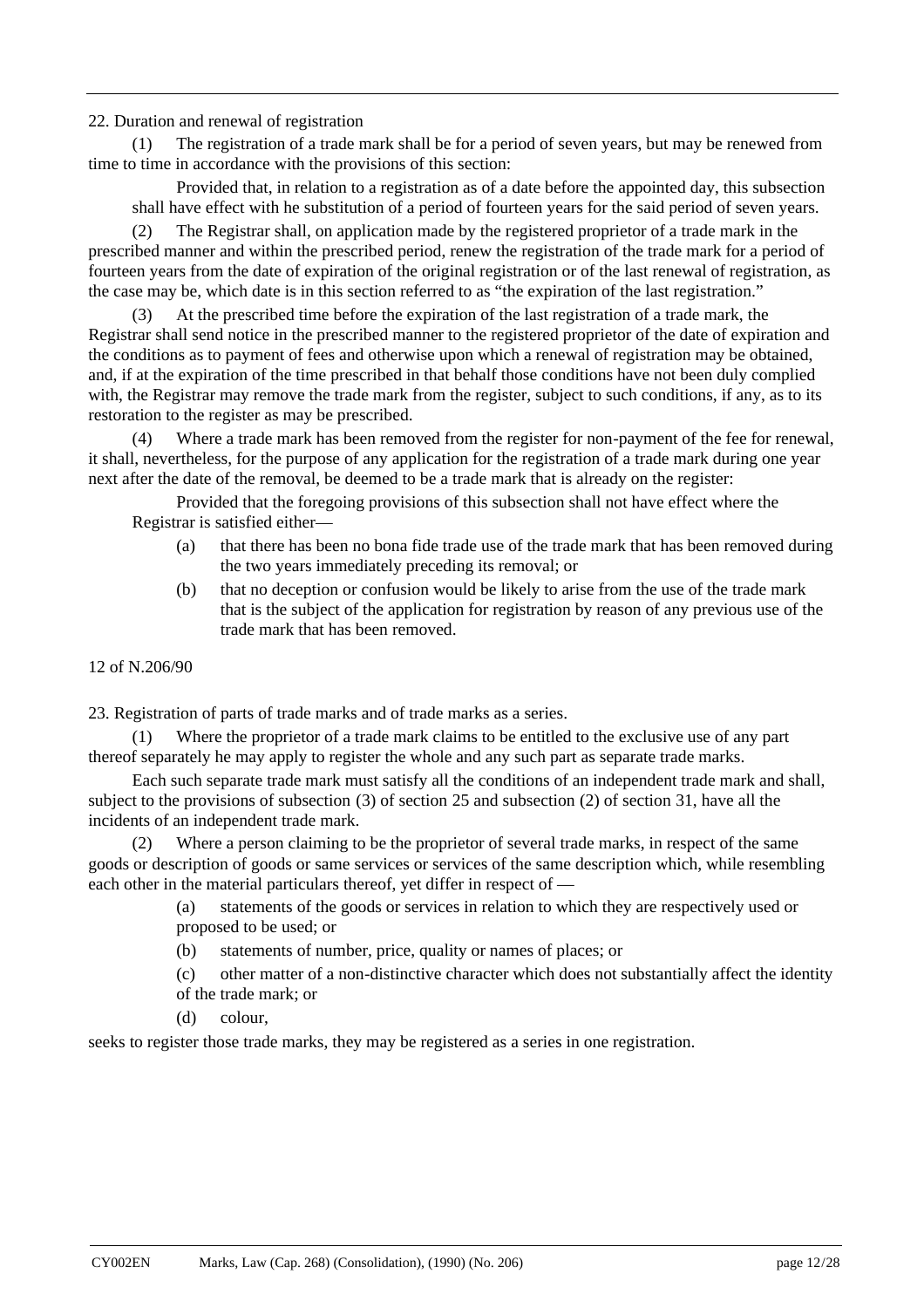# **Assignment and Transmission**

13 of N.206/90

24. Powers of, and restrictions on, assignment and transmission.

(1) Notwithstanding any rule of law or equity to the contrary, a registered trade mark shall be, and shall be deemed always to have been, assignable and transmissible either in connection with the entire or the remainder goodwill of a business or otherwise.

A registered trade mark shall be, and shall be deemed always to have been, assignable and transmissible in respect either of all the goods or services in respect of which it is registered, or was registered, as the case may be, or of some (but not all) of those goods or services.

(3) The provisions of the two foregoing subsections shall have effect in the case of an unregistered trade mark used in relation to any goods or services as they have effect in the case of a registered trade mark registered in respect of any goods or services, if at the time of the assignment or transmission of the unregistered trade mark it is or was used in the same business as a registered trade mark, and if it is or was assigned or transmitted at the same time and to the same person as that registered trade mark and in respect of goods or services all of which are goods or services in relation to which the unregistered trade mark it is or was used in the same business as a registered trade mark, and if it is or was assigned or transmitted at the same time and to the same person as that registered trade mark and in respect of goods or services all of which are goods or services in relation to which the unregistered trade mark is or was used in that business and in respect of which that registered trade mark is or was assigned or transmitted.

(4) Notwithstanding anything in the foregoing subsections, a trade mark shall not be, or be deemed to have been, assignable or transmissible in a case in which as a result of an assignment or transmission there would in the circumstances subsist, or have subsisted, whether by way of registration or otherwise exclusive rights in more than one of the person's concerned to the use, in relation to the same goods or description of goods, of trade marks nearly resembling each other or of identical trade marks, if, having regard to the similarity of the goods or services and of the trade marks, the use of the trade marks in exercise of those rights would be, or have been, likely to deceive or cause confusion:

Provided that, where a trade mark is, or has been, assigned or transmitted in such a case as aforesaid, the assignment or transmission shall not be deemed to be, or to have been, invalid under this subsection if the exclusive rights subsisting as a result thereof in the persons concerned respectively are, or were, having regard to limitations imposed thereon, such as not to be exercisable by two or more of those persons in relation to goods to be sold or services to be rendered, or otherwise traded in, within Cyprus (otherwise than for export therefrom) or in relation to goods to be exported to the same market outside Cyprus or in relation to services to be rendered outside Cyprus.

(5) The proprietor of a registered trade mark who proposes to assign it in respect of any goods or services in respect of which it is registered may submit to the Registrar in the prescribed manner a statement of case setting out the circumstances, and the Registrar may issue to him a certificate stating whether, having regard to the similarity of the goods or services and of the trade marks referred to in the case, the proposed assignment of the first mentioned trade mark would or would not be invalid under the last foregoing subsection, and a certificate so issued shall, subject to the provisions of this section as to recourse and unless it is shown that the certificate was obtained by fraud or misrepresentation, be conclusive as to the validity or invalidity under the last foregoing subsection of the assignment in so far as such validity or invalidity depends upon the facts set out in the case, but, as regards a certificate in favour of validity, only if application for the registration under section 27 of the title of the person becoming entitled is made within six months from the date on which the certificate is issued.

Notwithstanding anything in subsections  $(1)$ ,  $(2)$  and  $(3)$  of this section, a trade mark shall not, on or after the appointed day, be assignable or transmissible in a case in which as a result of an assignment or transmission thereof there would in the circumstances subsist, whether by way of registration or otherwise, an exclusive right in one of the persons concerned to the use of the trade mark limited to use in relation to goods to be sold, or otherwise traded in or services to be rendered in a place or places in Cyprus, and an exclusive right in another of those persons to the use of a trade mark nearly resembling the first mentioned trade mark or of an identical trade mark in relation to the same goods or description of goods or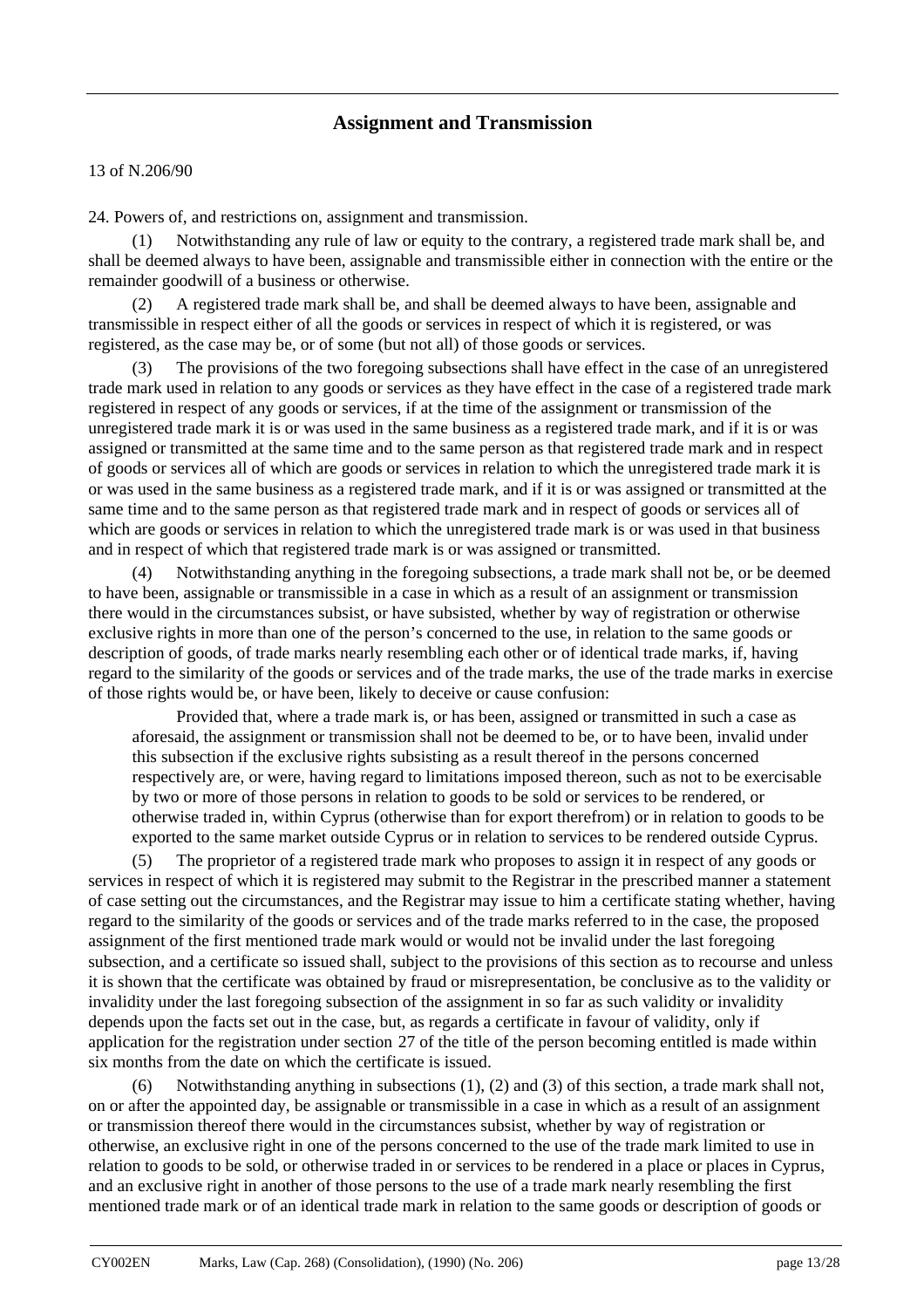services limited to use in relation to goods to be sold, or otherwise traded in or services to be rendered in another place or other places in Cyprus:

Provided that, on application in the prescribed manner by the proprietor of a trade mark who proposes to assign it, or a of a person who claims that a trade mark has been transmitted to him or to a predecessor in title of his on or after the appointed day, in any such case, the Registrar, if he is satisfied that in all the circumstances the use of the trade marks in exercise of the said rights would not be contrary to the public interest, may approve the assignment or transmission, and an assignment or transmission so approved shall not be deemed to be, or to have been, invalid under this sub-section or under subsection (4) of this section, so, however, that in the case of a registered trade mark this provision shall not have effect unless application for the registration under section 27 of the title of the person becoming entitled is made within six months from the date on which the approval is given or, in the case of a transmission, was made before that date.

(7) Where an assignment in respect of any goods or services of a trade mark that is at the time of the assignment used in a business in those goods or services is made, on or after the appointed day, otherwise than in connection with the entire or the remainder goodwill of that business, the assignment shall not take effect until the following requirements have been satisfied, that is to say, the assignee must, not later than the expiration of six months from the date on which the assignment is made or within such extended period, if any, as the Registrar may allow, apply to him for directions with respect to the advertisement of the assignment, and must advertise it in such form and manner and within such period as the Registrar may direct.

14 of N.206/90

(8) Any decision of the Registrar under this section shall be subject to recourse to the Court.

25. Certain trade marks to be associated so as to be assignable and transmissible as a whole only.

(1) Trade marks that are registered as, or that are deemed by virtue of this Law to be, associated trade marks shall be assignable and not separately, but they shall for all other purposes be deemed to have been registered as separate trade marks.

(2)

(a) Where a trade mark that is registered, or is the subject of an application for registration, in respect of any goods is identical with another trade mark that is registered, or is the subject of an application for registration, in the name of the same proprietor in respect of the same goods or description of goods or services which are closely related with those goods, or so nearly resembles it as to be likely to deceive or cause confusion if used by a person other than the proprietor, the Registrar may at any time require that the trade marks shall be entered on the register as associated trade marks.

(b) Where a trade mark which is registered is the subject of an application for registration in relation to any services; and

(i) is substantially the same with another trade mark which is registered or is the subject of an application for registration in the name of the same proprietor in respect of the same services, or services of similar description to these services or goods which are closely related with these services; or

(ii) so closely resembles a trade mark that it is possible to deceive or cause confusion if it is used by a different person other than the proprietor, the Registrar may require at any time that the trade marks be registered in the register as associated trade marks.

(c) Any decision of the Registrar under this subsection shall be subject to recourse to the Court.

(3) Where a trade mark and any part or parts thereof are, by virtue of subsection (1) of section 23, registered as separate trade marks in the name of the same proprietor, they shall be deemed to be, and shall be registered as, associated trade marks.

(4) All trade marks that are, by virtue of subsection (2) of section 23, registered as a series in one registration shall be deemed to be, and shall be registered as, associated trade marks.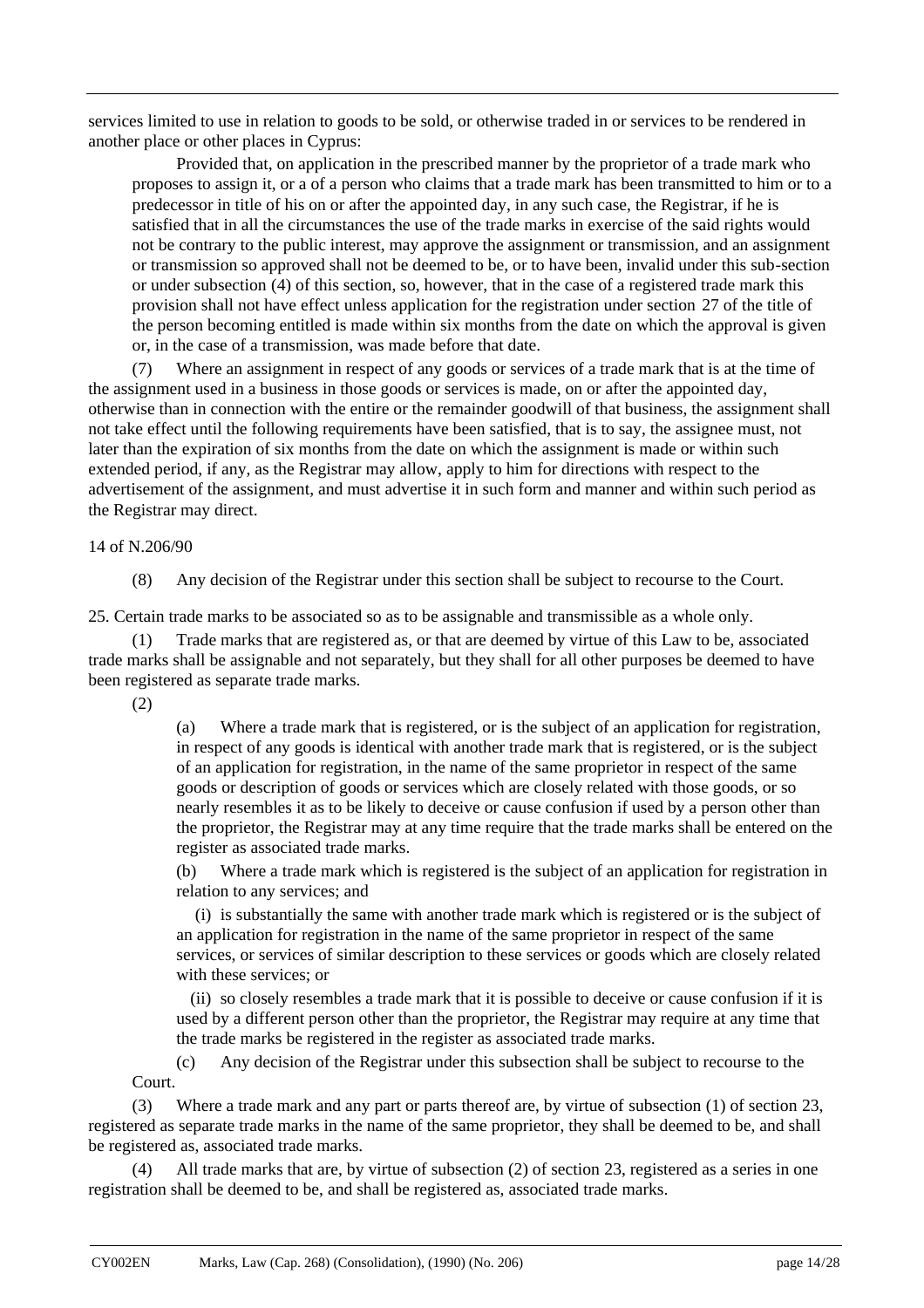(5) On application made in the prescribed manner by the registered proprietor of two or more trade marks registered as associated trade marks, the Registrar may dissolve the association as respects any of them if he is satisfied that there would be no likelihood of deception or confusion being caused if that trade mark were used by another person in relation to any of the goods or services in respect of which it is registered and may amend the register accordingly.

Any decision of the Registrar under this subsection shall be subject to recourse to the Court.

26. Power of registered proprietor to assign and give receipts.

Subject to the provisions of this Law, the person for the time being entered in the register as proprietor of a trade mark shall, subject to any rights appearing from the register to be vested in any other person, have power to assign the trade mark, and to give effectual receipts for any consideration for an assignment thereof.

15 of N.206/90

27. Registration of assignments and transmissions.

(1) Where a person becomes entitled by assignment or transmission to a registered trade mark, he shall make application to the Registrar to register his title, and the Registrar shall, on receipt of the application and on proof of title to his satisfaction, register him as the proprietor of the trade mark in respect of the goods or services in respect of which the assignment or transmission has effect, and shall cause particulars of the assignment or transmission to be entered on the register.

(2) Any decision of the Registrar under this section shall be subject to recourse to the Court.

(3) Except for the purposes of a recourse under this section or of an application under section 33, a document or instrument in respect of which no entry has been made in the register in accordance with the provisions of subsection (1) of this section shall not be admitted in evidence in any court in proof of the title to a trade mark unless the court otherwise directs.

16 of N.206/90

# 28. Use and non-use

Removal from register and imposition of limitations on ground of non-use.

A registered trade mark may be taken off the register in respect of any goods or services in respect of which it is registered on application by any person aggrieved to the Court or, at the option of the applicant and subject to the provisions of section 49, to the Registrar, on the ground either —

(a) that the trade mark was registered without any bona fide intention on the part of the applicant for registration that it should be used in relation to those goods or services by him, and that there has in fact been no bona fide use of the trade mark in relation to those goods or services by any proprietor thereof for the time being up to the date one month before the date of the application;

or

(b) that up to the date one month before the date of the application a continuous period of five years or longer elapsed during which the trade mark was a registered trade mark and during which there was no bona fide use thereof in relation to those goods or services by any proprietor thereof for the time being: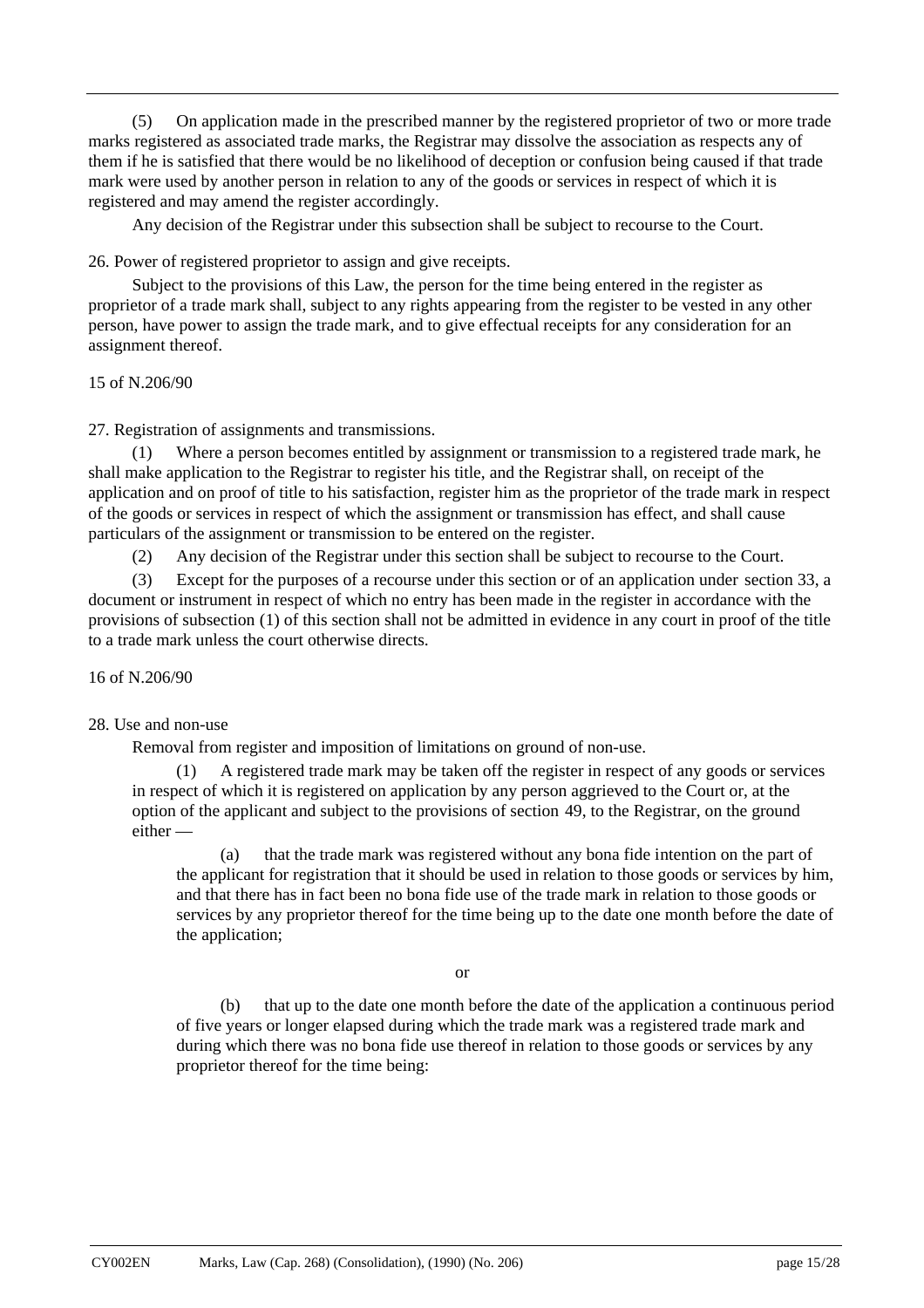Provided that (except where the applicant has been permitted under subsection (2) of section 14 to register an identical or nearly resembling trade mark in respect of the goods or services in question or where the Court or the Registrar as the case may be, is of opinion that he might properly be permitted so to register such a trade mark) the Court or the Registrar, as the case may be, may refuse an application made under paragraph (a) or (b) of this subsection in relation to any goods or services, if it is shown that there has been, before the relevant date or during the relevant period, as the case may be, bona fide use of the trade mark by any proprietor thereof for the time being in respect of goods or services for which a trade mark is registered —

(a) where the application is in respect of goods: goods of the same description to goods or services which are closely related to these goods; or

(b) where the application is in respect of services: services of the same description to the services or the goods which are closely related to these services.

(2) Where in relation to any goods in respect of which a trade mark is registered —

(a) the matters referred to in paragraph (b) of subsection (1) are shown so far as regards non-use of the trade mark in respect of goods to be sold, or otherwise traded in, in a particular place in Cyprus (otherwise than for export from Cyprus), or in respect of goods to be exported to a particular market outside Cyprus; and

a person has been permitted under subsection  $(2)$  of section 14 to register an identical or nearly resembling trade mark in respect of those goods under a registration extending to use in respect of goods to be sold, or otherwise traded in, in that place (otherwise than for export from Cyprus), or in respect of goods to be exported to that market, or if the court or the Registrar, as the case may be, is of opinion that he might properly be permitted so to register such a trade mark,

on application by that person to the Court or, at the option of the applicant and subject to the provisions of section 49, to the Registrar, the Court or the Registrar, as the case may be, may impose on the registration of the first mentioned trade mark such limitations as they think proper for securing that that registration shall cease to extend to such use as last aforesaid.

(3) An applicant shall not be entitled to rely for the purposes of paragraph (b) of subsection (1), or for the purposes of subsection (2), of this section on any non-use of a trade mark that is shown to have been due to special circumstances in the trade and not to any intention not to use or to abandon the trade mark in respect of the goods or services to which the application relates.

## 17 of N.206/90

## 29. Registered users.

(1) Subject to the provisions of this section, a person other than the proprietor of a trade mark may be registered as a registered user thereof in respect of all or any of the goods or services in respect of which it is registered and either with or without conditions or restrictions but subject to a degree of control by the registered proprietor.

The use of a trade mark by a registered user thereof in respect of goods or services with which he is connected in the course of trade and in respect of which for the time being the trade mark remains registered and he is registered as a registered user, being use such as to comply with any conditions or restrictions to which his registration is subject is in this Law referred to as "the permitted use" thereof.

(2) The permitted use of a trade mark shall be deemed to be use by the proprietor thereof, and shall be deemed not to be use by a person other than the proprietor, for the purposes of section 28 and for any other purposes for which such use is material under this Law or otherwise.

(3) Subject to any agreement subsisting between the parties, a registered user of a trade mark shall be entitled to call upon the proprietor thereof to take proceedings to prevent infringement thereof, and, if the proprietor refuses or neglects to do so within two months after being so called upon, the registered user may institute proceedings for infringement in his own name as if he were the proprietor, making the proprietor a defendant.

A proprietor so added as defendant shall not be liable for any costs unless he enters an appearance and takes part in the proceedings.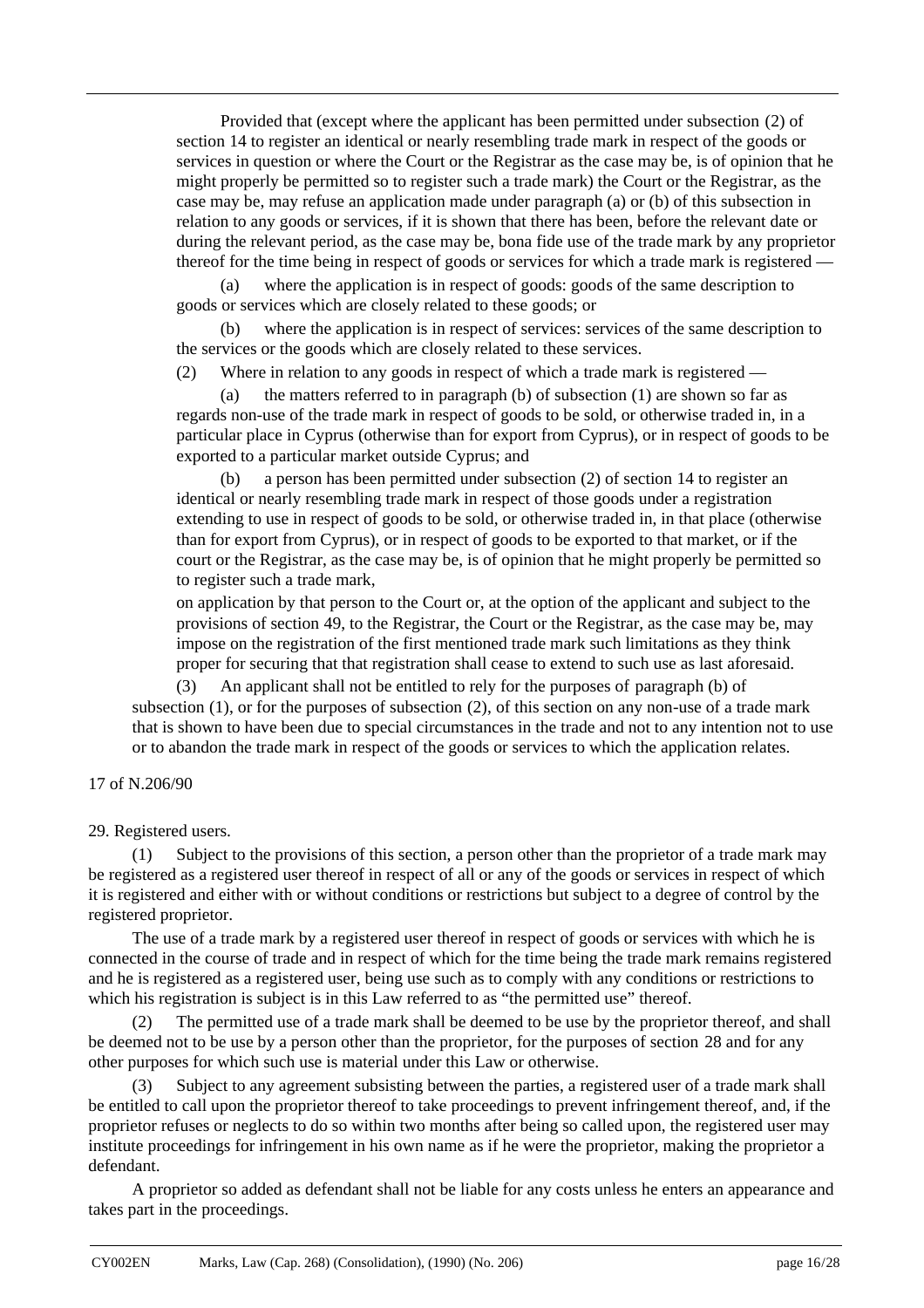(4) Where it is proposed that a person be registered as a registered user of a trade mark, the proprietor and the proposed registered user must apply in writing to the Registrar in the prescribed manner and must furnish him with a statutory declaration made by the proprietor, or by some person authorized to act on his behalf and approved by the Registrar —

(a) giving particulars of the relationship, existing or proposed, between the proprietor and the proposed registered user, including particulars showing the degree of control by the proprietor over the permitted use which their relationship will confer and whether it is a term of their relationship that the proposed registered user shall be the sole registered user or that there shall be any other restriction as to persons for whose registration as registered users application may be made;

(b) stating the goods or services in respect of which registration is proposed;

(c) stating any conditions or restrictions proposed with respect to the characteristics of the goods, or services to the mode or place of permitted use, or to any other matter; and

stating whether the permitted use is to be for a period or without limit of period, and, if for a period, the duration thereof,

and with such further documents, information or evidence as may be required under the rules or by the Registrar.

(5) When the requirements of the last foregoing subsection have been complied with, if the Registrar, after considering the information furnished to him under that subsection, is satisfied that in all the circumstances the use of the trade mark in relation to the proposed goods or services or any of them by the proposed registered user subject to any conditions or restrictions which the Registrar thinks proper would not be contrary to the public interest, the Registrar may register the proposed registered user as a registered user in respect of the goods or services as to which he is so satisfied subject as aforesaid.

(6) The Registrar shall refuse an application under the foregoing provisions of this section if it appears to him that the grant thereof would tend to facilitate trafficking in a trade mark.

(7) The Registrar shall, if so required by an applicant, take steps for securing that information given for the purposes of an application under the foregoing provisions of this section (other than matter entered in the register) is not disclosed to rivals in trade.

(8) Without prejudice to the provisions of section 33, the registration of a person as a registered user —

(a) may be varied by the Registrar as regards the goods or services in respect of which, or any conditions or restrictions subject to which, it has effect, on the application in writing in the prescribed manner of the registered proprietor of the trade mark to which the registration relates;

(b) may be cancelled by the Registrar on the application in writing in the prescribed manner of the registered proprietor or of the registered user or of any other registered user of the trade mark; or

(c) may be cancelled by the Registrar on the application in writing in the prescribed manner of any person on any of the following grounds, that is to say:

(i) that the registered user has used the trade mark otherwise than by way of the permitted use, or in such a way as to cause, or to be likely to cause, deception or confusion;

(ii) that the proprietor or the registered user misrepresented, or failed to disclose, some fact material to the application for, the registration, or that the circumstances have materially changed since the date of the registration;

(iii) that the registration ought not to have been effected having regard to rights vested in the applicant by virtue of a contract in the performance of which he is interested.

(9) Provision shall be made by the rules for the notification of the registration of a person as a registered user to any other registered user of the trade mark and for the notification of an application under the last foregoing subsection to the registered proprietor and each registered user (not being the applicant) of the trade mark, and for giving to the applicant on such an application and to all persons to whom such an application is notified and who intervene in the proceedings in accordance with the rules, an opportunity of being heard.

(10) The Registrar may at any time cancel the registration of a person as a registered user of a trade mark in respect of any goods or services in respect of which the trade mark is no longer registered.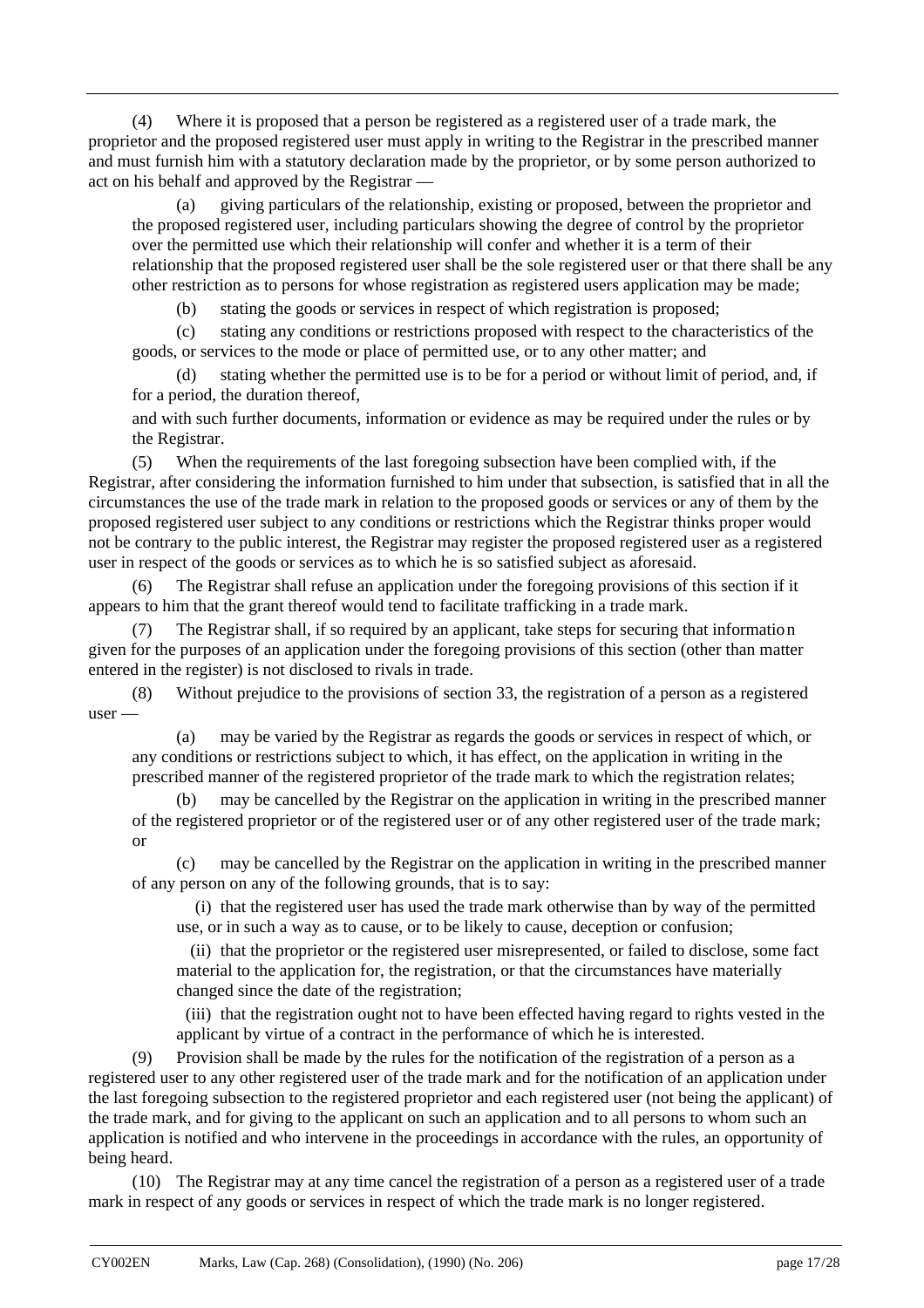(11) Any decision of the Registrar under the foregoing provisions of this section shall be subject to recourse to the Court.

(12) Nothing in this section shall confer on a registered user of a trade mark any assignable or transmissible right to the use thereof.

18 of N.206/90

30. Proposed use of trade mark by corporation to be constituted, etc.

(1) No application for the registration of a trade mark in respect of any goods or services shall be refused, nor shall permission for such registration be withheld, on the ground only that it appears that the applicant does not use or propose to use the trade mark —

(a) If the Registrar or the Court, as the case may be, is satisfied that a body corporate is about to be constituted and that the applicant intends to assign the trade mark to the corporation with a view to the use thereof in relation to those goods or services by the corporation; or

(b) If the application is accompanied by an application for the registration of a person as a registered user of the trade mark, and the Registrar or the Court, as the case may be, is satisfied that the proprietor intends it to be used by that person in relation to those goods or services and the Registrar or the Court, as the case may be, is also satisfied that that person will be registered as a registered user thereof immediately after the registration of the trade mark.

(2) The provisions of section 28 shall have effect, in relation to a trade mark registered under the power conferred by subsection (1), as if for the reference, in paragraph (a) of subsection (1) of that section, to intention on the part of an applicant for registration that a trade mark should be used by him there were substituted a reference to intention on his part that it should be used by the corporation or registered user concerned.

(3) The Registrar or the Court, as the case may be, may, as a condition of the exercise of the power conferred by subsection (1) of this section in favour of an applicant who relies on intention to assign to a corporation as aforesaid, require him to give security for the costs of any proceedings before the Registrar or the Court, as the case may be relative to any opposition or recourse, and in default of such security being duly given may treat the application as abandoned.

(4) Where a trade mark is registered in respect of any goods or services under the power conferred by subsection (1) in the name of an applicant who relies on intention to assign to a corporation as aforesaid, then, unless within such period as may be prescribed, or within such further period not exceeding six months as the Registrar may on application being made to him in the prescribed manner allow, the corporation has been registered as the proprietor of the trade mark in respect of those goods or services, the registration shall cease to have effect in respect thereof at the expiration of that period, and the Registrar shall amend the register accordingly.

31. Use of one of associated or substantially identical trade marks equivalent to use of another.

(1) Where under the provisions of this Law use of a registered trade mark is required to be proved for any purpose, the Registrar or the Court, as the case may be, may, if and so far as they think right, accept use of an associated registered trade mark, or of the trade mark with additions or alterations not substantially affecting its identity, as an equivalent for the use required to be proved.

(2) The use of the whole of a registered trade mark shall for the purposes of this Law be deemed to be also a use of any registered trade mark, being a part thereof, registered in the name of the same proprietor by virtue of subsection (1) of section 23.

32. Use of trade mark for export trade.

The application in Cyprus of a trade mark to goods to be exported from Cyprus, and any other act done in Cyprus in relation to goods to be so exported which, if done in relation to goods to be sold or otherwise traded in within Cyprus, would constitute use of a trade mark therein, shall be deemed to constitute use of the trade mark in relation to those goods for any purpose for which such use is material under this Law or otherwise.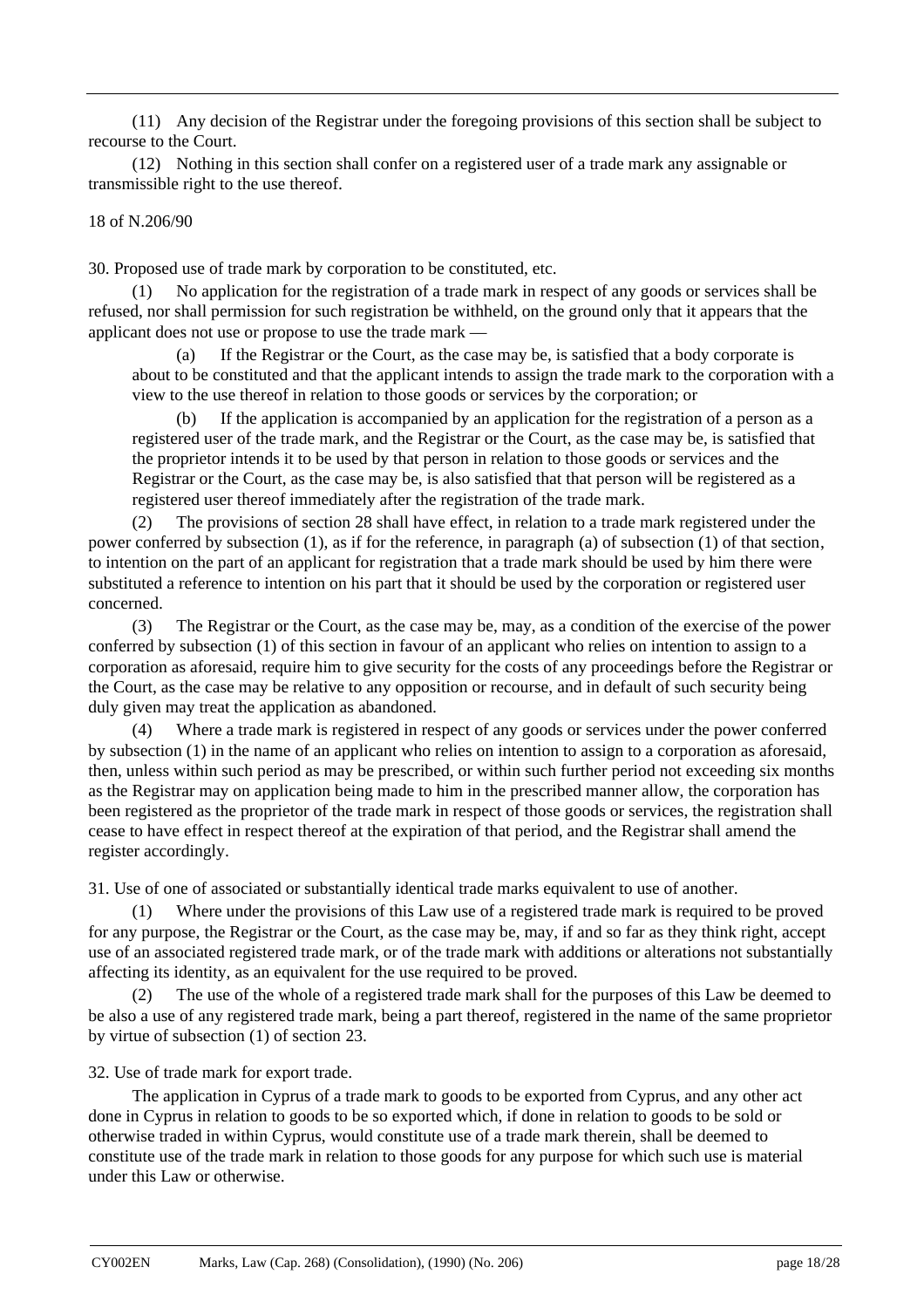# **Rectification and correction of the register**

33. General power to rectify entries in register.

(1) Any person aggrieved by the non-insertion in or omission from the register of any entry, or by any entry made in the register without sufficient cause, or by any entry wrongly remaining on the register, or by any error or defect in any entry in the register, may apply in the prescribed manner to the Court or, at the option of the applicant and subject to the provisions of section 49, to the Registrar, and the Court or the Registrar, as the case may be, may make such order for making, expunging or varying the entry as they may think fit.

(2) The Court or the Registrar, as the case may be, may in any proceeding under this section decide any question that it may be necessary or expedient to decide in connection with the rectification of the register.

(3) In case of fraud in the registration, assignment or transmission of a registered trade mark, the Registrar may himself apply to the Court under the provisions of this section.

(4) Any order of the Court rectifying the register shall direct that notice of the rectification shall be served in the prescribed manner on the Registrar, and the Registrar shall on receipt of the notice rectify the register accordingly.

(5) The power to rectify the register conferred by this section shall include power to remove a registration in Part A of the register, to Part B.

34. Power to expunge or vary registration for breach of condition.

On application by any person aggrieved to the Court, or, at the option of the applicant and subject to the provision of section 49, to the Registrar, or on application by the Registrar to the Court, the Court or the Registrar, as the case may be, may make such order as they may think fit for expunging or varying the registration of a trade mark on the ground of any contravention of, or failure to observe, a condition entered on the register in relation thereto.

19 of N.206/90

35. Correction of register.

(1) The Registrar may, on request made in the prescribed manner by the registered proprietor —

(a) correct any error in the name, address or description of the registered proprietor of a trade mark;

(b) enter any change in the name, address or description of the person who is registered as proprietor of a trade mark;

(c) cancel the entry of a trade mark on the register;

(d) strike out any goods or services or classes of goods from those in respect of which a trade mark is registered; or

(e) enter a disclaimer or memorandum relating to a trade mark which does not in any way extend the rights given by the existing registration of the trade mark.

(2) The Registrar may, on request made in the prescribed manner by a registered user of a trade mark, correct any error, or enter any change, in the name, address or description of the register user.

(3) Any decision of the Registrar under this section shall be subject to recourse to the Court.

36. Alteration of registered trade mark.

(1) The registered proprietor of a trade mark may apply in the prescribed manner to the Registrar for leave to add to or alter the trade mark in any manner not substantially affecting the identity thereof, and the Registrar may refuse leave or may grant it on such terms and subject to such limitations as he may think fit.

(2) The Registrar may cause an application under this section to be advertised in the prescribed manner in any case where it appears to him that it is expedient so to do, and where he does so, if within the prescribed time from the date of the advertisement any person gives notice to the Registrar in the prescribed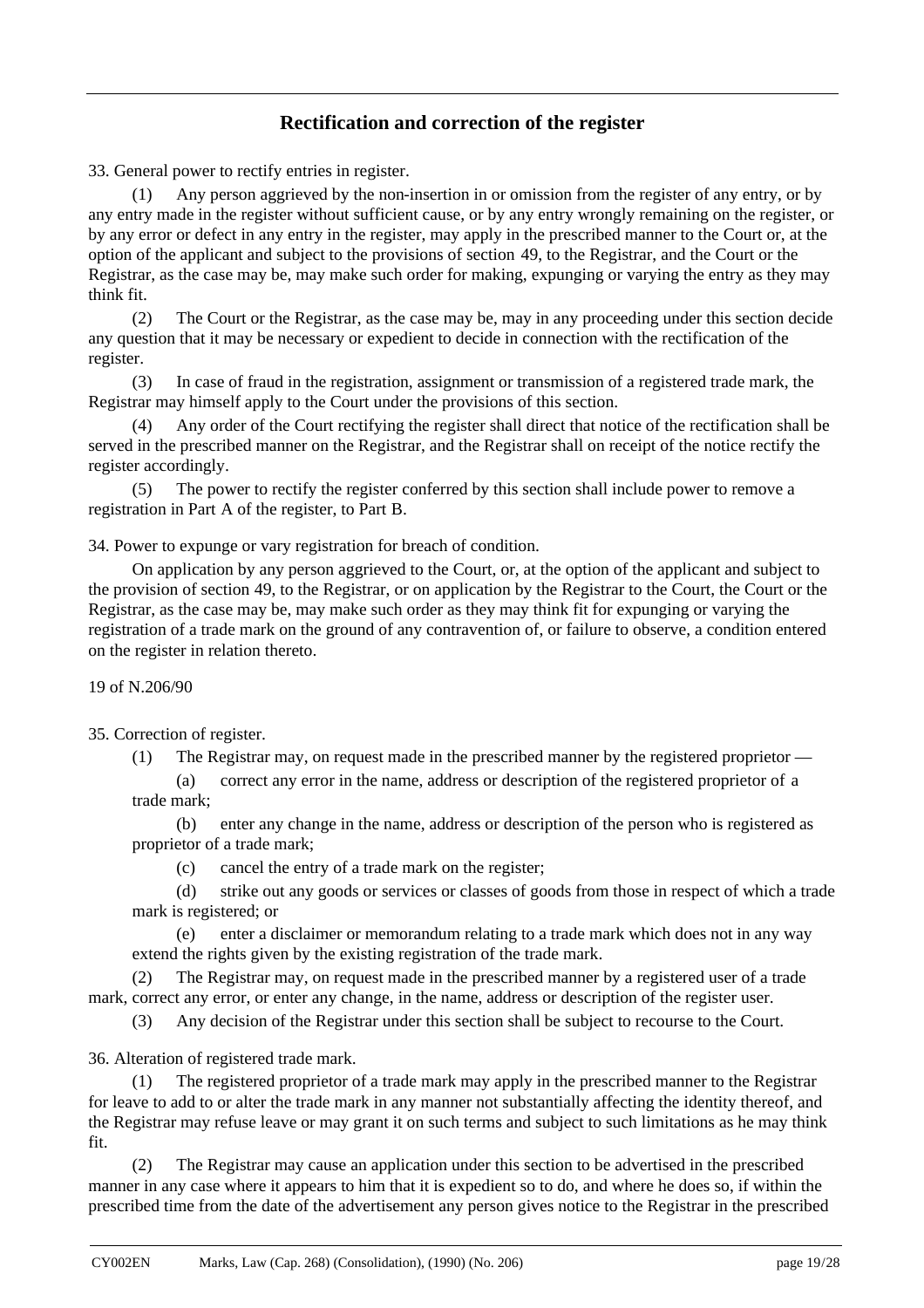manner of opposition to the application, the Registrar shall, after hearing the parties if so required, decide the matter.

(3) Any decision of the Registrar under this section shall be subject to recourse to the Court.

(4) Where leave as aforesaid is granted, the trade mark as altered shall be advertised in the prescribed manner, unless it has already been advertised, in the form to which it has been altered, in an advertisement under subsection (2) of this section.

# 20 of N.206/90

37. Adaptation of entries in register to amended or substituted classification of goods or services.

(1) The Council of Ministers may from time to time make such rules, prescribe such forms and generally do such things as they think expedient, for empowering the Registrar to amend the register, whether by making or expunging or varying entries therein, so far as may be requisite for the purpose of adapting the designation therein of the goods or services or classes of goods or classes of services in respect of which trade marks are registered to any amended or substituted classification that may be prescribed.

(2) The Registrar shall not, in exercise of any power conferred on him for the purpose aforesaid, make any amendment of the register that would have the effect of adding any goods or services or classes of goods or classes of services to those in respect of which a trade mark is registered (whether in one or more classes) immediately before the amendment is to be made, or of antedating the registration of a trade mark in respect of any goods or services;

Provided that this subsection shall not have effect in relation to goods or services as to which the Registrar is satisfied that compliance with this subsection in relation thereto would involve undue complexity and that the addition or antedating, as the case may be would not affect any substantial quantity of goods or services and would not substantially prejudice the rights of any person.

(3) A proposal for the amendment of the register for the purpose aforesaid shall be notified to the registered proprietor of the trade mark affected, shall be subject to recourse by the registered proprietor to the Court, shall be advertised with any modifications, and may be opposed before the Registrar by any person aggrieved on the ground that the proposed amendment contravenes the provisions of the last foregoing subsection, and the decision of the Registrar on any such opposition shall be subject to recourse to the Court.

# 21 of N.206/90

37A. Certifying Trade Marks – First Schedule.

(1) A mark capable of distinguishing in the trade of goods or services which are being certified by any person in relation to quality, accuracy or other characteristic including, in the case of goods, the origin, material, mode of manufacture, from goods or services which are not being so certified, may be registered as a certified trade mark in Part A of the Register in relation to these goods or services in the name of this person as proprietor:

Provided that no such mark is being so registered in the name of a person who is engaged in the trade of goods of the certified kind or in the trade to render services of the certified kind.

## 3 of N.69/71 22 of N.206/90

(2) In determining whether a mark is capable of registering under subsection (1) of the present section the Registrar may have regard to the extent to which —

(a) the mark is inherently capable of distinguishing as aforesaid; and

(b) by reason of the use of the mark or of any other circumstances, the mark is in fact capable of distinguishing as aforesaid.

(3) Subject to the provisions of sections 9 and 10 and subsections (5) and (6) of the present section, the registration of a person as proprietor of a certifying trade mark in respect of any goods or services shall,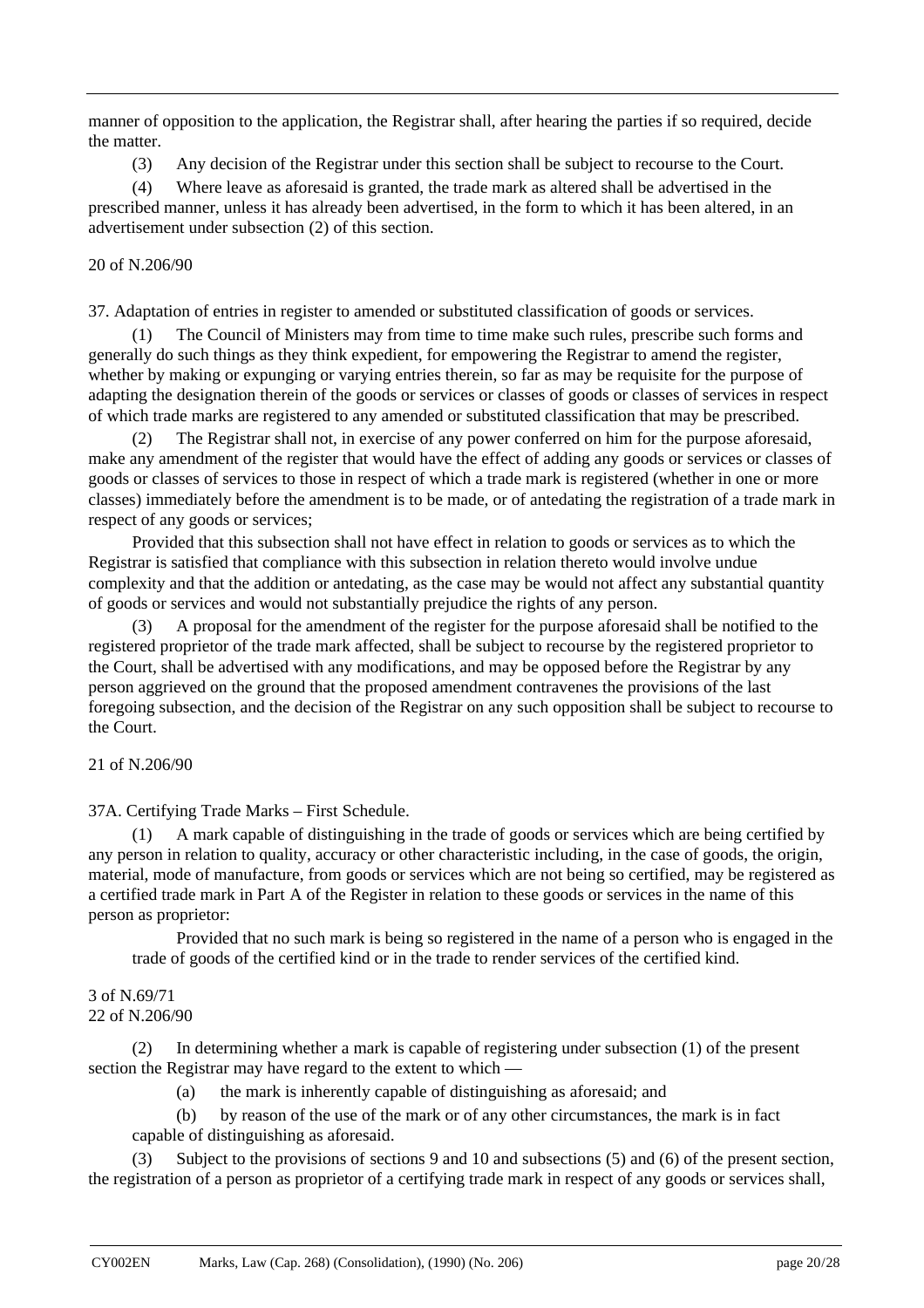if valid, give to that person the exclusive right to the use of the trade mark in relation to these goods or services.

(4) This right shall be deemed as infringed by any person who, not being the proprietor of the trade mark or a person authorised by him under the regulations in that behalf and not using it in accordance with the said regulations uses —

(a) a mark identical with it; or

(b) a mark so nearly resembling it as to be likely to deceive or cause confusion, in the course of trade, in relation to any goods or services in respect of which it is registered.

For the purposes of the present subsection the use of the mark is considered as being in breach of the right protected by subsection (4) if it is practised in such a manner so that the use of the mark —

(i)is likely to be taken either as being use as a trade mark; or

(ii) in a case in which the use is use upon the goods or services or in physical relation thereto or in an advertising circular or other advertisement issued to the public, as importing a reference to some person having the right either as proprietor or by his authorisation under the relevant regulations to use the trade mark or to goods or services certified by the proprietor.

(5) The right to the use of a certifying trade mark given by registration as aforesaid, shall be subject to any conditions or limitations entered on the register.

(6) Where a certifying trade mark being one of two or more registered certifying trade marks that are identical or nearly resemble each other, the use of any of these trade marks in exercise of the right to the use of this trade mark given by registration shall not be deemed to be an infringement of the right so given to the use of any other of these trade marks.

(7) Regulations approved by the Registrar shall be deposited at the Registrar's Office in respect of every trade mark registered under this section which shall govern its use thereof, and shall include provisions as to the cases in which the proprietor is to certify goods or services and authorise the use of the trade mark, and including provisions conferring a right to appeal to the Registrar against any refusal of the proprietor to certify goods or services or to authorise the use of the trade mark in accordance with the regulations. Regulations so deposited shall be open to inspection in like manner as the register.

(8) A certifying trade mark shall not be assignable or transmissible otherwise than with the consent of the Registrar.

(9) First Schedule.

The provisions of the First Schedule of the present Law shall have effect with respect to the registration of a mark under this section and to marks so registered.

# **GENERAL AND MISCELLANEOUS**

# **Rules and Fees**

38. Power of Council of Ministers to make Rules.

(1) The Council of Ministers may from time to time make such Rules, prescribe such forms and generally do such things as they think expedient —

- (a) for regulating the practice under this Law, including the service of documents;
- (b) for classifying goods for the purposes of registration of trade marks;
- (c) for making or requiring duplicates of trade marks and other documents;

(d) for securing and regulating the publishing and selling or distributing, in such manner as the Registrar thinks fit, of copies of trade marks and other documents;

(e) generally, for regulating the business of the Office of the Registrar in relation to trade marks and all things by this Law placed under the direction or control of the Registrar.

(2) Rules made under this Law shall, while in force, be of the same effect as if they were contained in this Law.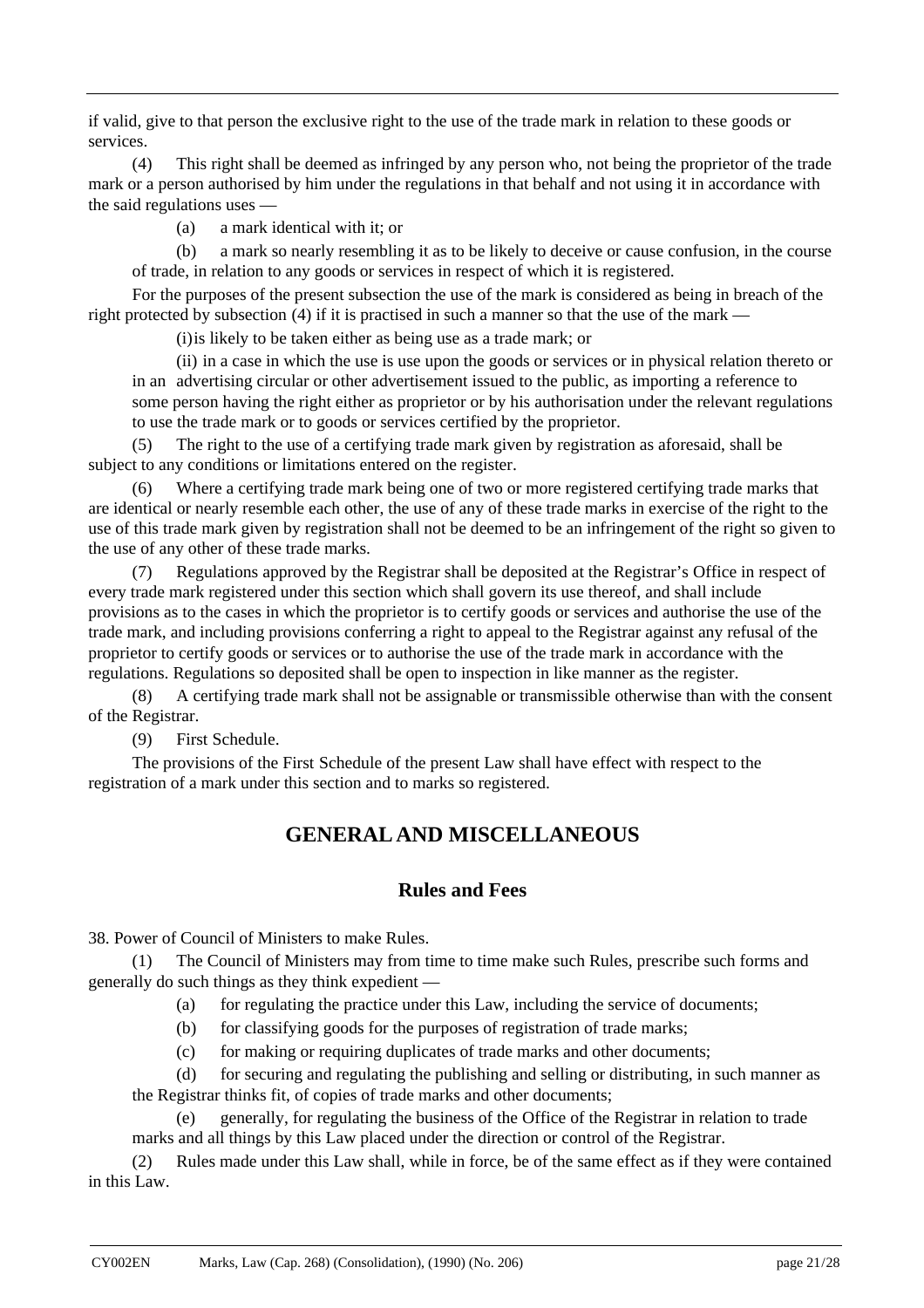(3) Any Rules made in pursuance of this section shall be published in the official gazette of the Republic of Cyprus.

## 39. Fees.

There shall be paid in respect of applications and registration and other matters under this Law such fees as may be prescribed by the Council of Ministers.

# **Powers and duties of Registrar**

40. Preliminary advice, by Registrar as to distinctiveness.

(1) The power to give advice to a person who proposes to apply for the registration of a trade mark in Part A or Part B of the register, as to whether the trade mark appears to the Registrar prima facie to be inherently adapted to distinguish, or capable of distinguishing, as the case may be, shall be a function of the Registrar under this Law.

(2) Any such person who is desirous of obtaining such advice must make application to the Registrar therefor in the prescribed manner.

(3) If on an application for the registration of a trade mark as to which the Registrar has given advice as aforesaid in the affirmative, made within three months after the advice is given, the Registrar, after further investigation or consideration, gives notice to the applicant of objection on the ground that the trade mark is not adapted to distinguish, or capable of distinguishing, as the case may be, the applicant shall be entitled, on giving notice of withdrawal of the application within the prescribed period, to have repaid to him any fee paid on the filing of the application.

41. Hearing before exercise of Registrar's discretion.

Where any discretionary or other power is given to the Registrar by this Law or the rules, he shall not exercise that power adversely to the applicant for registration or the registered proprietor of the trade mark in question without (if duly required so to do within the prescribed time) giving to the applicant or registered proprietor an opportunity of being heard.

42. Power of Registrar to award costs.

In all proceedings before the Registrar under this Law, the Registrar shall have power to award to any party such costs as he may consider reasonable, and to direct how and by what parties they are to be paid, and any such order may, by leave of a judge of a District Court, be enforced in the same manner as a judgment or order of that Court to the same effect.

# 43. Annual reports of Registrar.

The Registrar shall issue an annual report on the execution by him of this Law.

# **Legal proceedings and recourses.**

44. Registration to be prima facie evidence of validity.

In all legal proceedings relating to a registered trade mark (including applications under section 33) the fact that a person is registered as proprietor of the trade mark shall be prima facie evidence of the validity of the original registration of the trade mark and of all subsequent assignments and transmissions thereof.

## 45. Certificate of validity.

In any legal proceeding in which the validity of the registration of a registered trade mark comes into question and is decided in favour of the proprietor of the trade mark, the Court may certify to that effect, and if it so certifies then in any subsequent legal proceeding in which the validity of the registration comes into question the proprietor of the trade mark on obtaining a final order or judgment in his favour shall have his full costs, charges and expenses as between advocate and client, unless in the subsequent proceeding the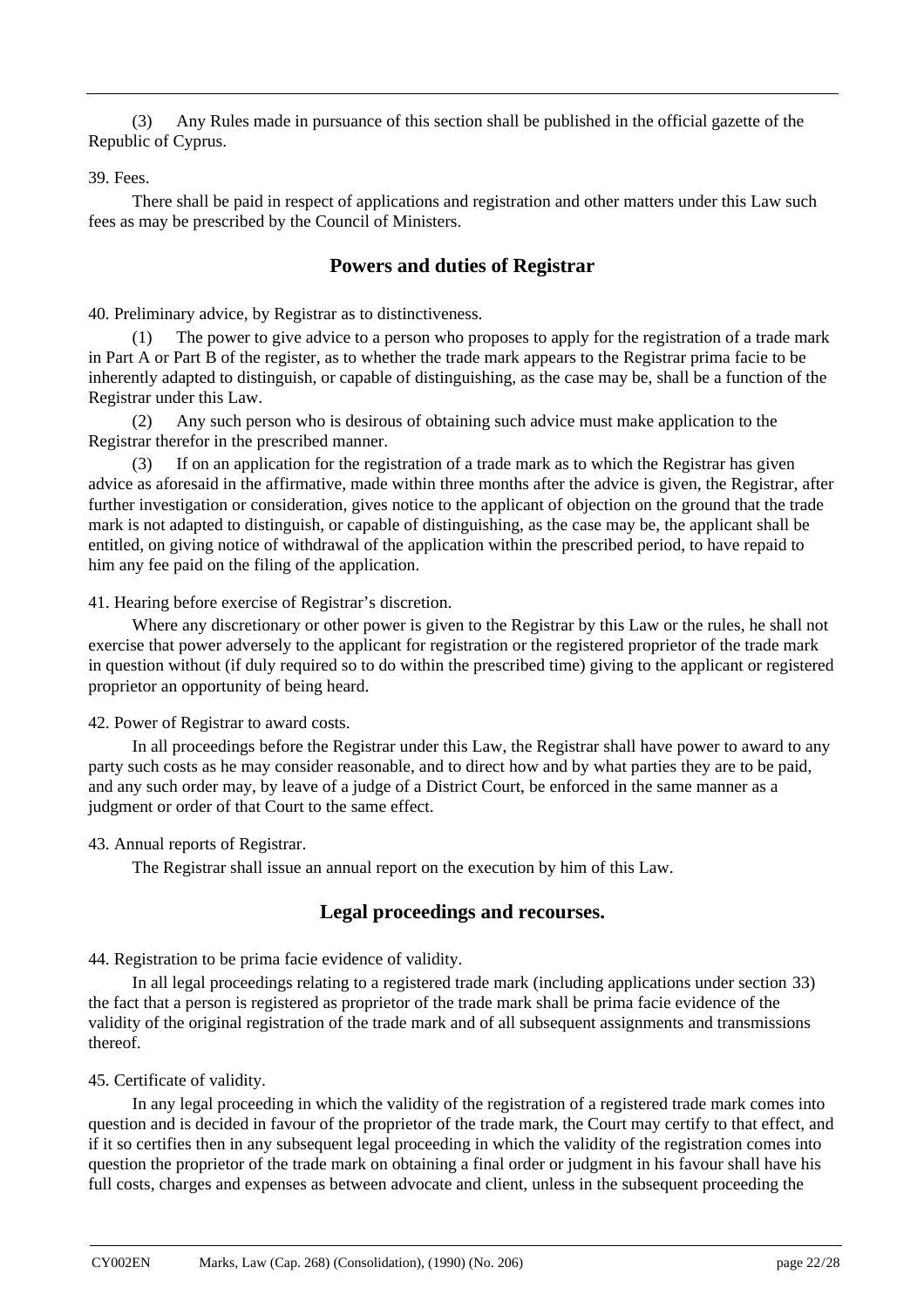Court certifies that he ought not to have them. Costs of Registrar in proceedings before Court, and payment of costs by Registrar.

46. In all proceedings before the Court under this Law the costs of the Registrar shall be in the discretion of the Court, but the Registrar shall not be ordered to pay the costs of any other of the parties.

47. Trade usage etc. to be considered.

In any action or proceeding relating to a trade mark or trade name, the Court or the Registrar, as the case may be, shall admit evidence of the usages of the trade concerned and of any relevant trade mark or trade name or get-up legitimately used by other persons.

48. Registrar's appearance in proceedings involving rectification.

(1) In any legal proceeding in which the relief sought includes alteration or rectification of the register, the Registrar shall have the right to appear and be heard, and shall appear if so directed by the Court.

(2) Unless otherwise directed by the Court, the Registrar in lieu of appearing and being heard may submit to the Court a statement in writing signed by him, giving particulars of the proceedings before him in relation to the matter in issue or of the grounds of any decision given by him affecting it or of the practice of his Office in like cases of such other matters relevant to the issues, and within his knowledge as Registrar, as he thinks fit, and the statement shall be deemed to form part of the evidence in the proceeding.

49. Procedure in cases of option to apply to Court or Registrar.

Where under any of the foregoing provisions of this Law an applicant has an option to make an application either to the Court or to the Registrar —

(a) If an action concerning the trade mark in question is pending, the application must be made to the Court;

(b) If in any other case the application is made to the Registrar, he may, at any stage of the proceedings, refer the application to the Court, as he may, after hearing the parties, determine the question between them subject to recourse to the Court.

# **Evidence**

50. Mode of giving evidence.

In any proceeding under this Law before the Registrar, the evidence shall be given by affidavit in the absence of directions to the contrary, but, in any case in which he thinks it right so to do, the Registrar may take evidence viva voce in lieu of or in addition to evidence by affidavit. Any such affidavit may in the case of recourse be used before the Court, but if so used shall have all the incidents and consequences of evidence by affidavit.

In case any part of the evidence is taken viva voce, the Registrar shall, in respect of requiring the attendance of witnesses and taking evidence on oath, be in the same position in all respects as the Court.

51. Evidence of entries in register.

(1) A printed or written copy of any entry in the register, purporting to be certified by and under the hand of the Registrar and sealed with the seal of his Office, shall be admitted in evidence in all courts, and in all proceedings, without further proof or production of the original.

(2) Any person requiring such a certified copy as aforesaid shall be entitled to obtain it on payment of the prescribed fee.

52. Evidence of things done by Registrar.

A certificate purporting to be under the hand of the Registrar as to any entry, matter or thing that he is authorized by this Law or the rules to make or do shall be prima facie evidence of the entry having been made, and of the contents thereof, and of the matter or thing having been done or not done.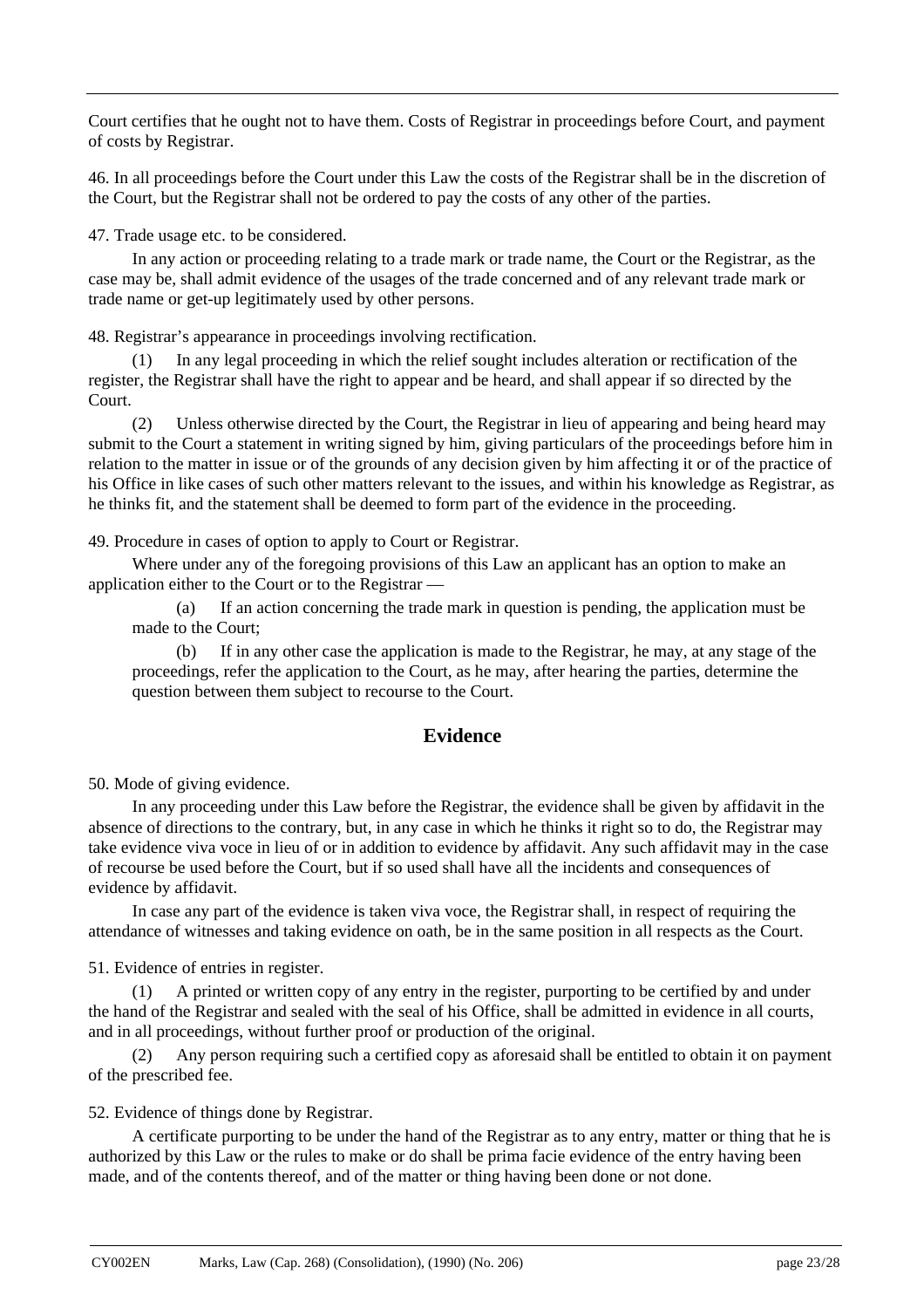# **Offences.**

53. Falsification of entries in register.

If any person makes or causes to be made a false entry in the register, or a writing falsely purporting to be a copy of an entry in the register, or produces or tenders or causes to be produced or tendered in evidence any such writing, knowing the entry or writing to be false, he shall be guilty of an offence and shall on conviction be liable to imprisonment not exceeding one year or to a fine not exceeding one thousand pounds or to both such imprisonment and fine.

3(1) of 166/87

23 of N.206/90

54. Fine for falsely representing a trade mark as registered.

(1) Any person who makes a representation —

(a) with respect to a mark not being a registered trade mark, to the effect that it is a registered trade mark; or

(b) with respect to a part of a registered trade mark not being a part separately registered as a trade, to the effect that it is so registered; or

(c) to the effect that a registered trade mark is registered in respect of any goods or services in respect of which it is not registered; or

(d) to the effect that the registration of a trade mark gives an exclusive right to the use thereof in any circumstances in which, having regard to limitations entered on the register, the registration does not give that right, shall be guilty of an offence and shall on conviction be liable to a fine not exceeding one hundred twenty five pounds.

## 4 of 166/87

(2) For the purposes of this section, the use in Cyprus in relation to a trade mark of the word "registered", or of any other word referring whether expressly or impliedly to registration, shall be deemed to import a reference to registration in the register, except —

(a) where that word is used in physical association with other words delineated in characters at least as large as those in which that word is delineated and indicating that the reference is to registration as a trade mark under the law of a country outside Cyprus, being a country under the law of which the registration referred to is in fact in force;

(b) where that word (being a word other than the word "registered") is of itself such as to indicate that the reference is to such registration as last aforesaid; or

(c) where that word is used in relation to a mark registered as a trade mark under the law of a country outside Cyprus and in relation to goods or services to be exported to that country.

# **Miscellaneous.**

## 24 of N.206/90

55. Change of form of trade connection not to be deemed to cause deception.

The use of a registered trade mark in relation to goods or services between which and the person using it any form of connection in the course of trade subsists shall not be deemed to be likely to cause deception or confusion on the ground only that the trade mark has been, or is, used in relation to goods or services between which and that person or a predecessor in title of his a different form of connection in the course of trade subsisted or subsists.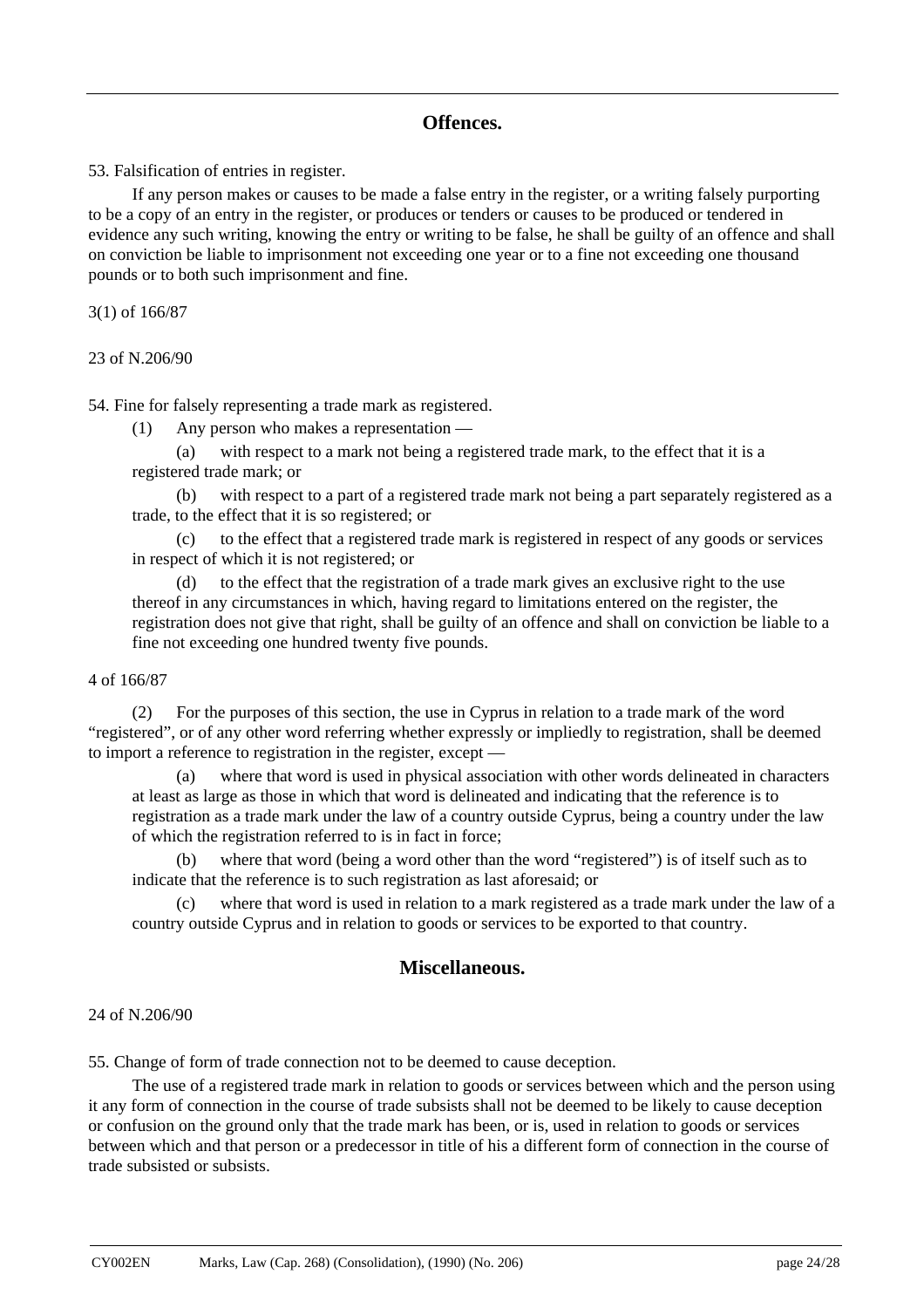## 25 of N.206/90

## 56. Jointly owned trade marks.

Where the relations between two or more persons interested in a trade mark are such that no one of them is entitled as between himself and the other or others of them to use it except —

(a) on behalf of both or all of them; or

(b) in relation to an article or services with which both or all of them are connected in the course of trade,

those persons may be registered as joint proprietors of the trade mark, and this Law shall have effect in relation to any rights to the use of the trade mark vested in those persons as if those rights had been vested in a single person.

Subject as aforesaid, nothing in this Law shall authorise the registration of two or more persons who use a trade mark independently, or propose so to use it, as joint proprietors thereof.

## 57. Trusts and equities.

(1) There shall not be entered in the register any notice of any trust express, implied or constructive, nor shall any such notice be receivable by the Registrar.

(2) Subject to the provisions of this Law, equities in respect of a trade mark may be enforced in like manner as in respect of any other personal property.

## 26 of N.206/90

## 58. Recognition of agents.

Where by this Law any act has to be done by or to any person in connection with a trade mark or proposed trade mark or any procedure relating thereto, the act may under and in accordance with the rules or in particular cases by special leave of the Court, be done by or to an agent of that person duly authorized in the prescribed manner notwithstanding any other provision in any other legislation.

## 59. Transitional provisions. Schedule.

The transitional provisions set out in the second Schedule to this Law shall have effect with respect to the matters therein mentioned respectively.

## 60. Savings.

(1) Nothing in this Law shall affect any Order, Rule, Regulation or requirement made, table of fees or certificate issued, notice, decision, determination, direction or approval given, application made, or thing done, under the Law hereby repealed, and every such Order, Rule, Regulation, requirement, table of fees, certificate, notice, decision, determination, direction, approval, application or thing shall, if in force at the commencement of this Law, continue in force and shall, so far as it could have been made, issued, given or done under this Law, have effect as if made, issued, given or done under the corresponding provisions of this Law.

(2) Any document referring to the Law repealed by this Law shall be construed as referring to the corresponding provisions of this Law.

# Cap. 1.

(3) Nothing in this section shall be taken to prejudice the provisions of section 11 of the Interpretation Law.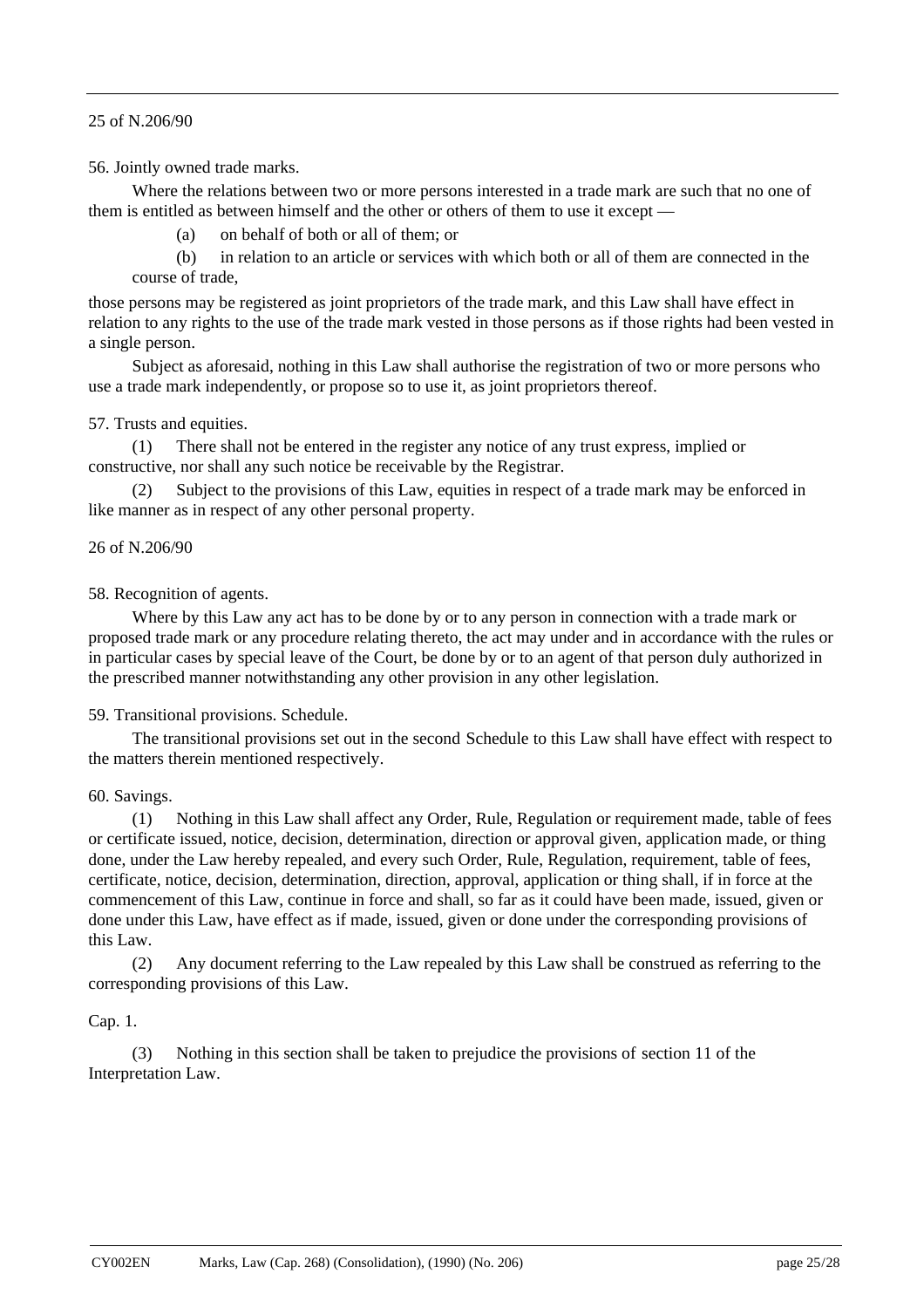# "FIRST SCHEDULE" (Section 37A)

# Certifying Trade Marks

 $1 -$ 

(1) The application for the registration of a mark under section 37A must be submitted to the Registrar in writing in the prescribed manner by the person who intends to be registered as proprietor of it.

(2) The provisions of subsection (2) and subsections (4) to (7) of section 19 shall be applicable in case of application under subsection (1) of the said section 19.

(3) The Registrar during his examination under the said provisions, of an application under the said section 37A, takes into account similar criteria so far as these are related to an application which was an application under section 19 and every other criteria on relevant to applications under the said section 37A, the expediency being included that the certifying trade mark contains an indication that it is of such a nature.

(4) A person who applies for the registration of a mark under the said section 37A submits to the Registrar, along with the application, regulations governing its use, so that he shall be able to examine the following matters:

(a) whether the applicant is a right person to certify the goods or services in relation to which the mark is to be registered;

(b) whether the regulations are satisfactory; and

(c) whether under all the circumstances the registration applied for would be to the public interest.

The Registrar may, after he examines the application:

(i) reject the application, or

(ii) accept this and approve the regulations, either without amendment and without conditions, or under such conditions or limitations or any amendments or alterations of the application or of the regulations, which he considers necessary, having in mind any of the aforesaid matters.

2. The Registrar shall, as soon as may be after acceptance, cause the application as accepted to be published in the prescribed manner and the provisions of subsections (2) to (11) of section 20 are applied in relation to the registration of the mark as if the application was an application under section 19.

3. The deposited regulations in respect of a certifying trade mark may be amended on the application of a registered proprietor with the consent of the Registrar and in such a case the provisions of paragraph 2 of the present schedule are applied mutatis-mutandis.

 $\overline{4}$  —

(1) The Registrar may, on application, in the prescribed manner by any person affected, issue such an order, as he may think fit for the deletion or amendment of any entry in the register, which is referred to a certifying trade mark or for the amendment of the deposited regulations for the following reasons:

(a) that the proprietor is not the right person, any more, in case of any goods or services in respect of which the certifying trade mark has been registered, to certify such goods or services.

(b) that the proprietor omitted to observe a provision of the deposited regulations, which he was obliged to observe;

(c) that it is no longer in the public interest for the certifying trade mark to remain registered, or

(d) that it is necessary in the public interest that the regulations shall be amended, if the mark is to remain registered.

(2) The Registrar is to rectify the register and the deposited regulations in such a manner, as it would be necessary for an order published under the preceding subparagraph to be applied.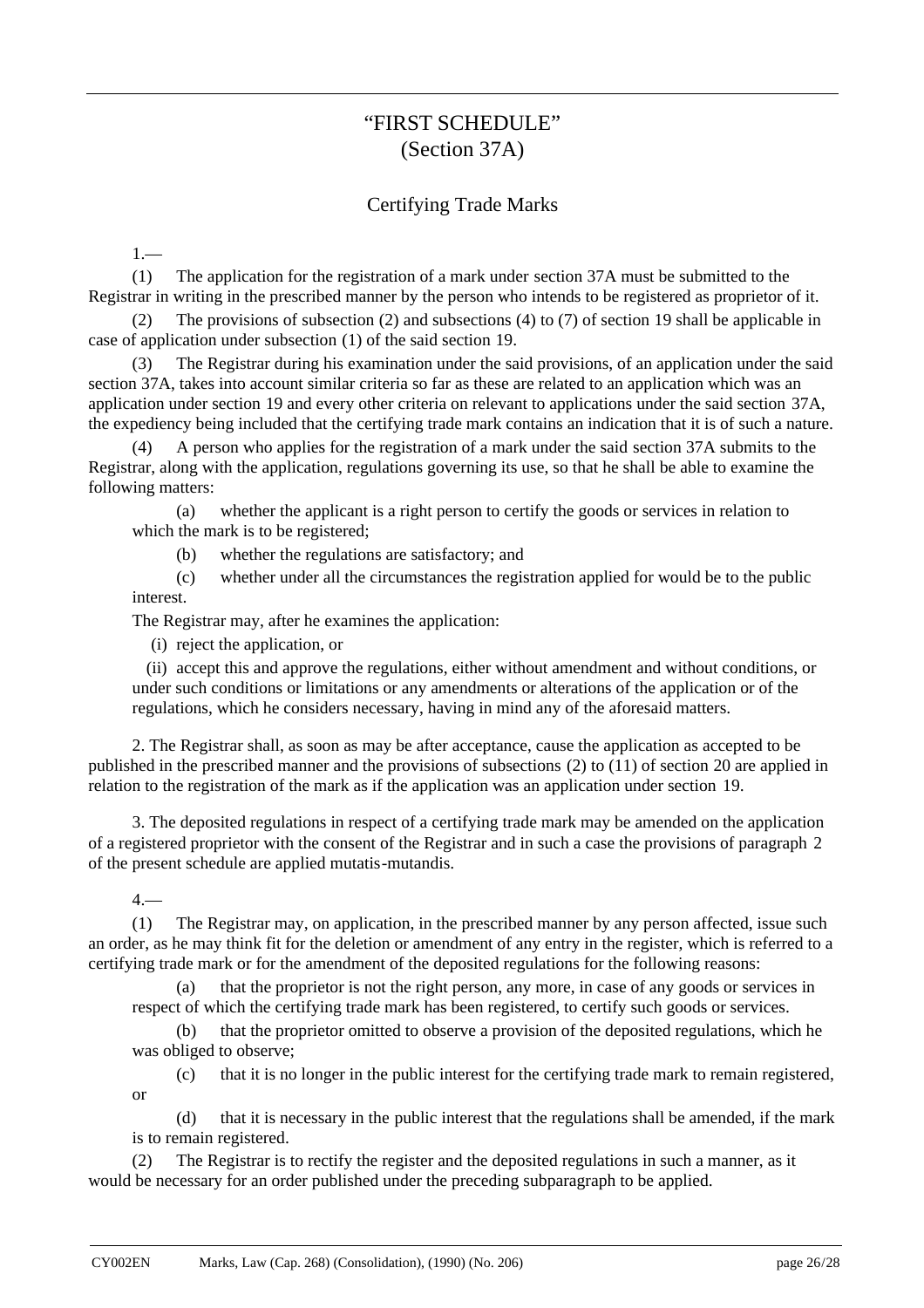5. The following provisions of the present Law are not applicable in respect of a certifying trade mark, namely sections 6, 8, 11, 19 and 20 (except as are expressly applicable by the present Schedule), the subsections (4) to (8) of Section 24, sections 28 to 30, section 55 and all the provisions the application of which is limited, by their wording, to registration in Part B of the register.

# SECOND SCHEDULE. (Section 59)

# ASSIGNMENTS AND TRANSMISSIONS (BEFORE APPOINTED DAY) GIVING EXCLUSIVE RIGHTS IN DIFFERENT PLACES IN CYPRUS.

1.—

(1) The validity of an assignment or transmission of a trade mark effected or claimed to have been effected before the appointed day, in any such case as is mentioned in subsection (6) of section 24 of this Law, shall be determined as if the provisions contained in subsections (1) to (5) of that section had not been enacted;

Provided that, on application made in the prescribed manner within two years from the commencement of this Law, by a person who claims that an assignment or transmission of a registered trade mark to him or to a predecessor in title of his has been so effected, the Registrar shall have the like jurisdiction as under the proviso to subsection (6) of section 24 of this Law, and an assignment or transmission approved by him shall not be deemed to have been invalid on the ground of the subsistence of such rights as are mentioned in the said subsection (6) or the on the ground that the assignment or transmission was effected otherwise than in connection with the entire or the remainder goodwill of a business or was effected in respect of some (but not all) of the goods or services in respect of which the trade mark was registered, if application for the registration under section 27 of this Law of the title of the person becoming entitled is made within six months from the date on which the approval is given, or was made before that date.

(2) Any decision of the Registrar under this paragraph shall be subject to recourse to the Court.

# SAVING AS TO RETROSPECTIVE PROVISIONS RELATING TO ASSIGNMENTS AND TRANSMISSIONS,

2. The retrospective provisions contained in section 24 of this Law and in the last foregoing paragraph, shall have effect without prejudice to any determination of the Registrar or the Court that was made before the appointed day, or to the determination of any appeal from a determination so made or to any title acquired for valuable consideration before the appointed day.

# ASSOCIATION OF TRADE MARKS ASSIGNABLE OR TRANSMISSIBLE AS A WHOLE ONLY

3. Where immediately before the appointed day a trade mark was registered in Part B of the register subject to a condition rendering it assignable or transmissible only as a whole with another trade mark registered in the name of the same proprietor or with two or more other trade marks so registered, and not separately, the trade marks shall be deemed to be associated trade marks, and the entries in the register relating thereto may be amended accordingly.